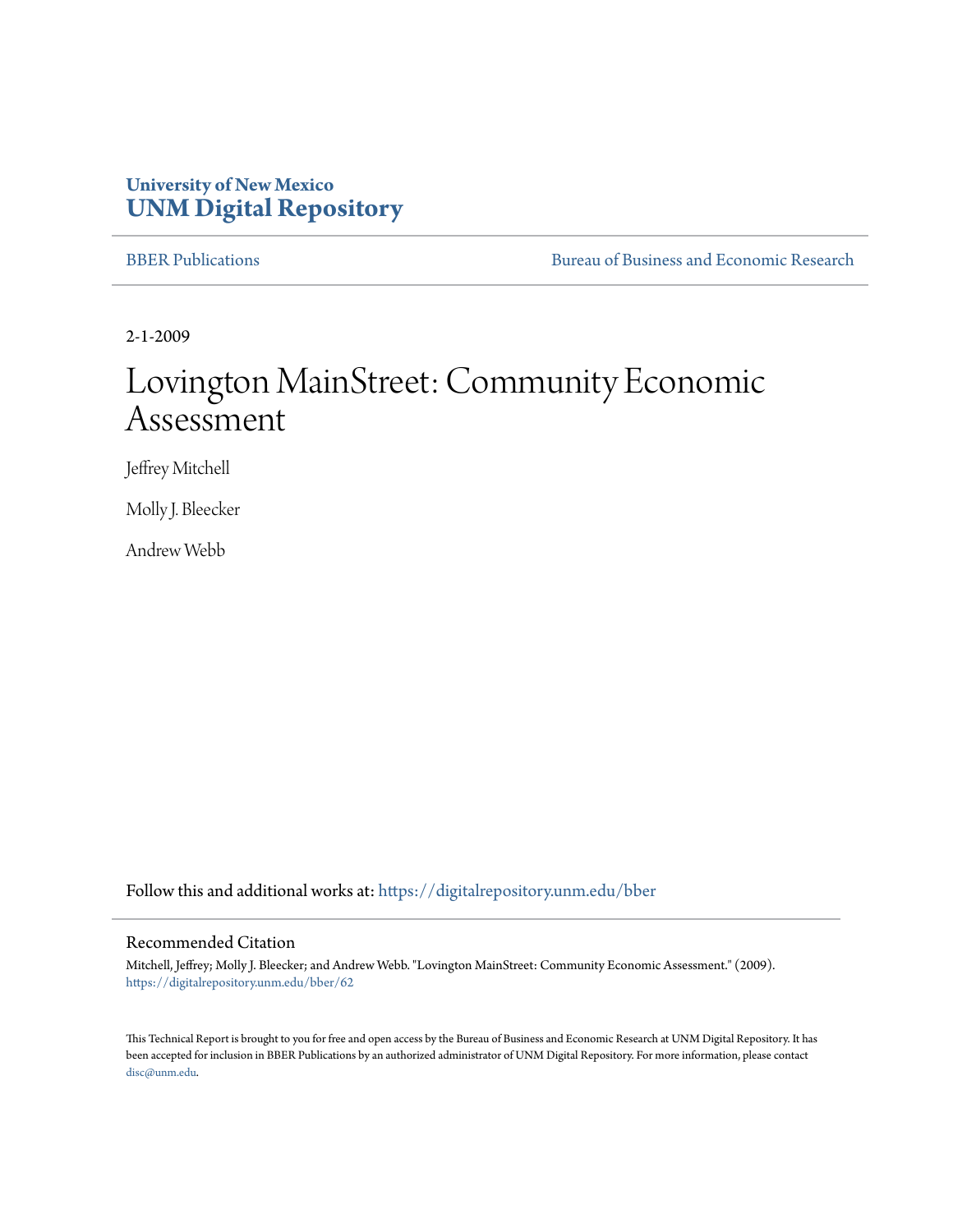University of New Mexico Bureau of Business and Economic Research



# LOVINGTON MAINSTREET: COMMUNITY ECONOMIC ASSESSMENT

Dr. Jeffrey Mitchell and Molly Bleecker

with Andrew Webb

and Daren Ruiz Emily Lappin Adam Barber

February 2009

Funding provided by: New Mexico Economic Development Department New Mexico MainStreet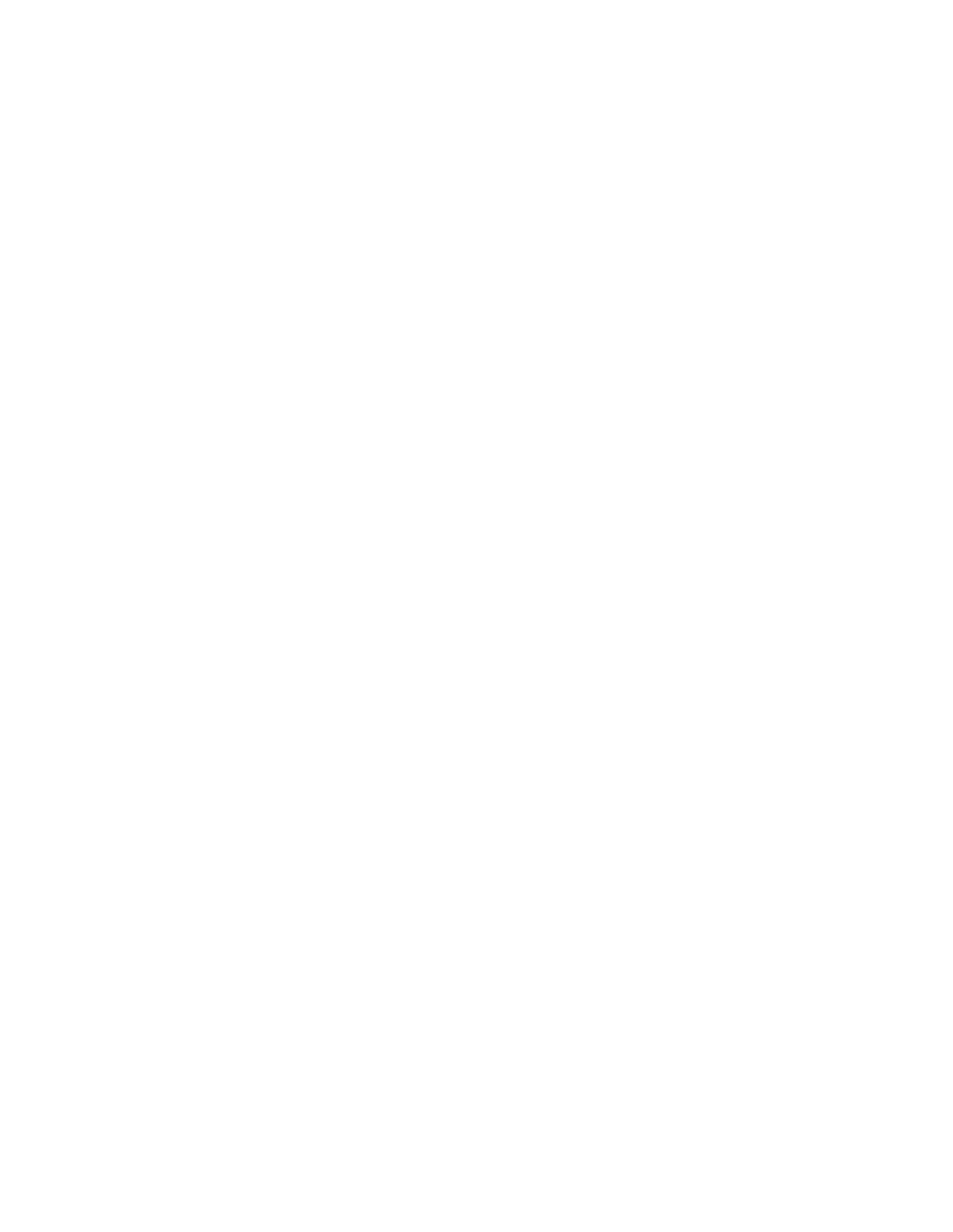### **TABLE OF CONTENTS**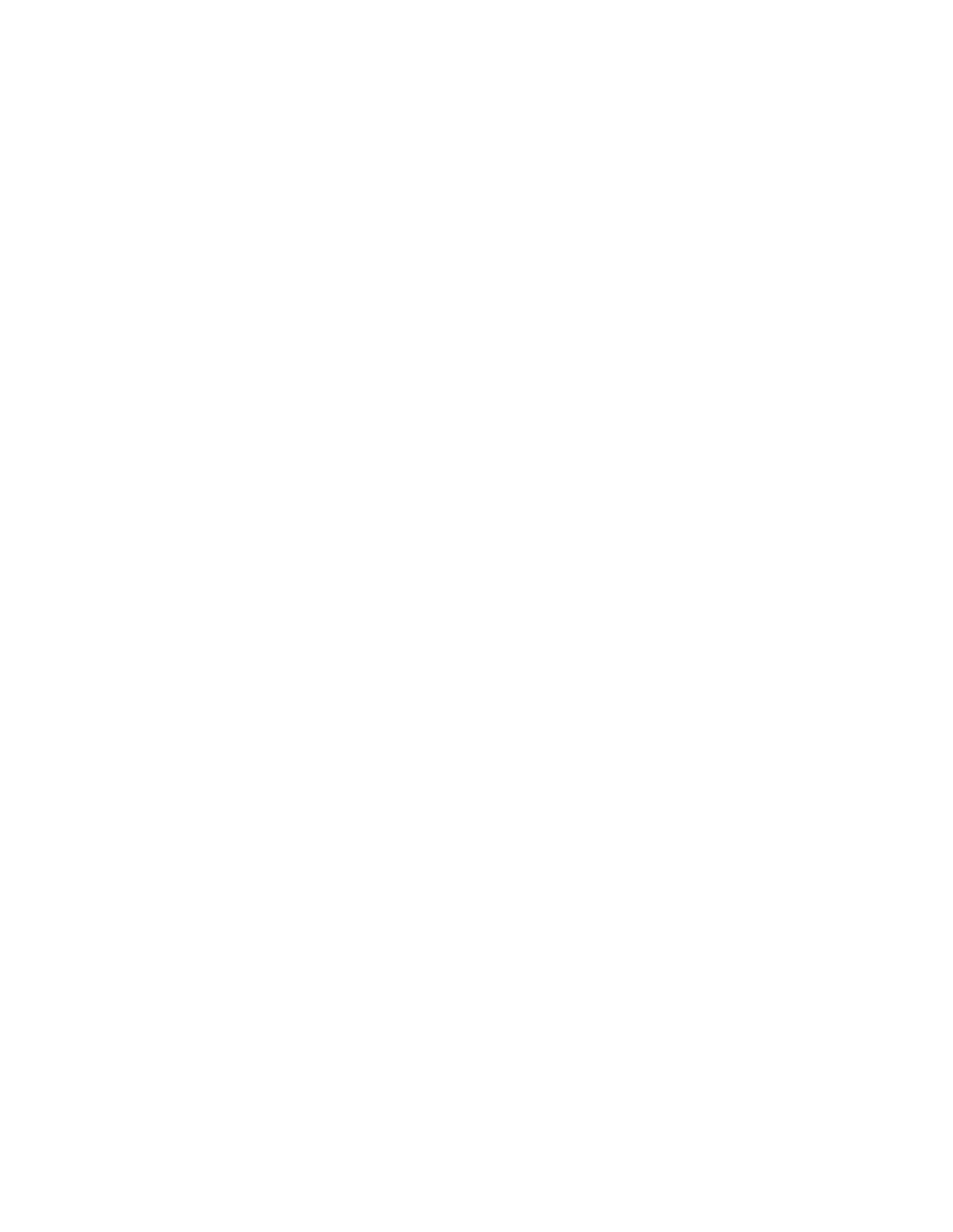### **TABLE OF TABLES**

| Table 1: Selected Demographic, Housing, and Economic Characteristics 18                                                                                               |
|-----------------------------------------------------------------------------------------------------------------------------------------------------------------------|
| Table 2: Location Quotient: Lovington Employment by Industry in Relation to Lea<br>County and New Mexico, and Lea County Employment by Industry in Relation to<br>.23 |
| Table 3: Location Quotient: Lovington Employment by Occupation in Relation to<br>Lea County and New Mexico, and Lea County Employment by Occupation in<br>.24         |
| Table 4: Location Quotient: Lovington Employment by Business Ownership Type<br>in Relation to Lea County and New Mexico, and Lea County Employment by                 |
|                                                                                                                                                                       |
| Table 6: Lovington Businesses by Industry by Local Geography, 2006<br>.31                                                                                             |
| Table 7: Lovington Employment by Industry by Local Geography, 2006<br>32 <sub>2</sub>                                                                                 |
| Table 8: Lovington Total Sales by Industry by Local Geography, 2006<br>.35                                                                                            |

### **TABLE OF FIGURES**

| Figure 1: Housing Unit Building Permits Issued between 2001 and 2007,          |  |
|--------------------------------------------------------------------------------|--|
| Figure 2: Average Sale Price and Number of Houses Sold in Lovington, 2006      |  |
|                                                                                |  |
| Figure 4: Lovington Location Quotients by Occupation in Relation to Lea County |  |
| Figure 5: Lovington Taxable Gross Receipts Gain/Loss by Industry, 200729       |  |
|                                                                                |  |
| Figure 7: Lovington and MainStreet Employment by Industry, 200633              |  |
| Figure 8: Lovington Employment in MainStreet Area by Industry, 2006 34         |  |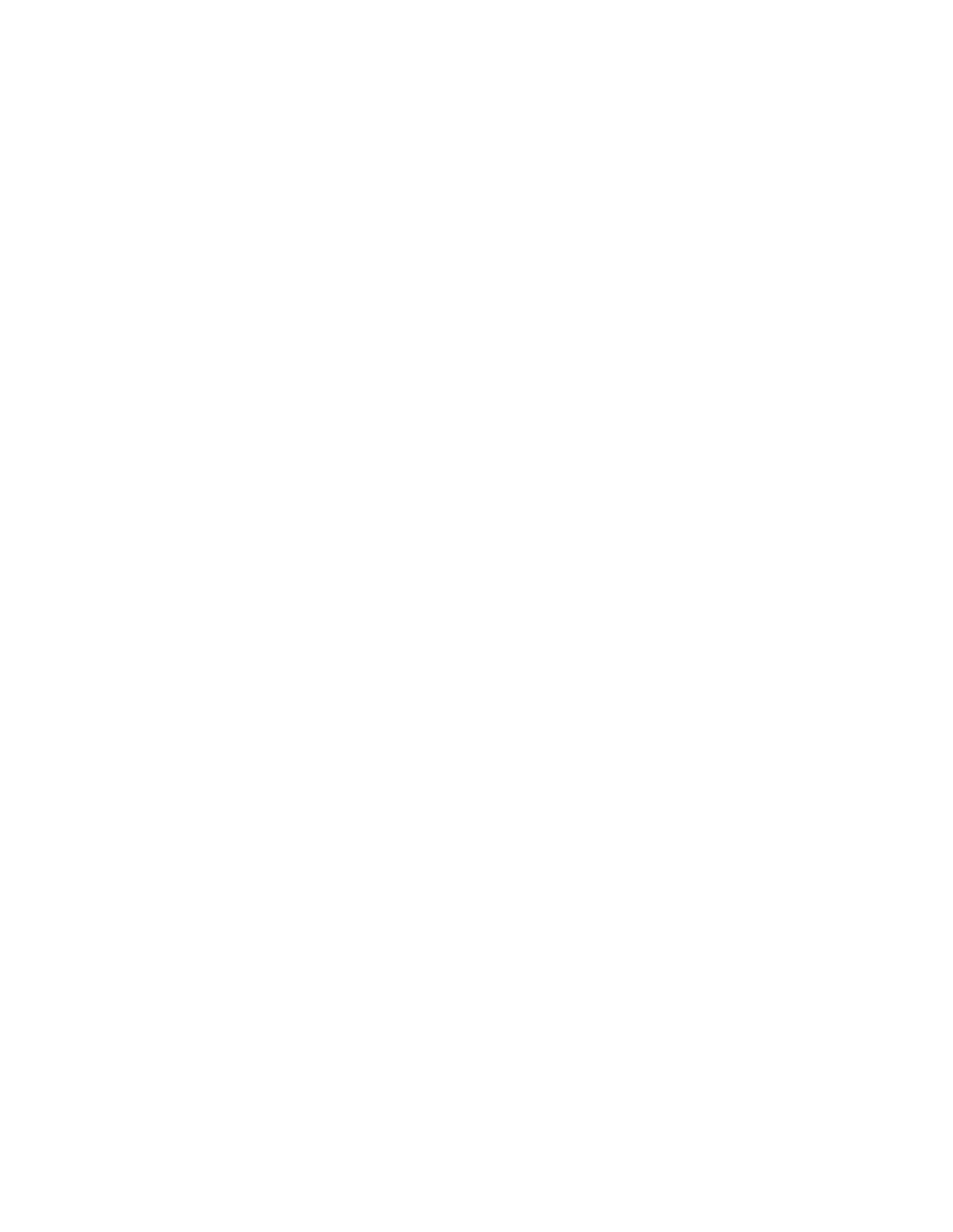### **LOVINGTON – COMMUNITY ECONOMIC ASSESSMENT**

- 1. **Demographics:**<sup>1</sup> Lovington's population growth has been essentially flat since at least 1990, but the proportionately large share of youth suggests some possibility of relief, especially in labor markets, in coming years. However, low levels of educational achievement and an extreme lack of housing will continue to present challenges.
	- a. The population of the city of Lovington is about 9,500, up slightly from 9,322 in 1990. The average household size of 2.75 is relatively large compared to Lea County (2.66) and the state (2.57). According to ESRI Business Analyst<sup>™</sup> data, the population grew very slowly (.04 percent) between 2000 and 2006, and is expected to decline slightly between 2006 and 2011 (-.09 percent).
	- b. The majority of Lovington's population (53%) is Hispanic (of any race), which is a higher percentage than either New Mexico's overall percentage (47%) or Lea County's (42%). The ethnic composition of Lovington's population is trending somewhat more rapidly than in other parts of the state or the U.S. toward an increased proportion of Hispanics and non-whites. A difficulty that Lovington faces is that a relatively large share of the Hispanic population remains linguistically isolated  $(4\%)$ .<sup>2</sup>
	- c. The current structure of Lovington's population, by age, is characterized by a very high dependency ratio of 45 percent.<sup>3</sup> As in nearly all parts of the U.S., a large and growing share of Lovington's population is over 65, (11% in 1990, 13% in 2000). Yet, it is notable that a much larger share of the population is under 19 (32 percent), which is currently taxing the community structure, but should portend some relief of labor market constraints in coming years. In aggregate, the population of Lovington is generally younger than at the state level; the median age of Lovington residents is 31.3 vs. 35.2.
	- d. The level of educational attainment in Lovington is lower than in both Lea County and the state. In 2000, the share of the population aged 25 and older without a high school diploma was twice as high as the state average (42 percent versus 21 percent) and nearly a third higher than the Lea County average (42 versus 33 percent). At

 $\overline{a}$ 1

<sup>&</sup>lt;sup>1</sup> See **Table 1** in the Appendix.<br><sup>2</sup> By U.S. Census Bureau definitions, a "linguistically isolated household" is one in which all . members 14 years old and over speak a non-English language and also speak English less than "very well". (http://www.census.gov/prod/cen2000/doc/sf3.pdf, p. B-32.) 3

The age dependency ratio is the ratio of the combined population under 18 and over 64 to the 18-64 year old population, which in general is indicative of the need for social support relative to the size of the working population. (American Community Survey and Population Estimates Program. http://factfinder.census.gov/home/en/epss/glossary\_a.html.)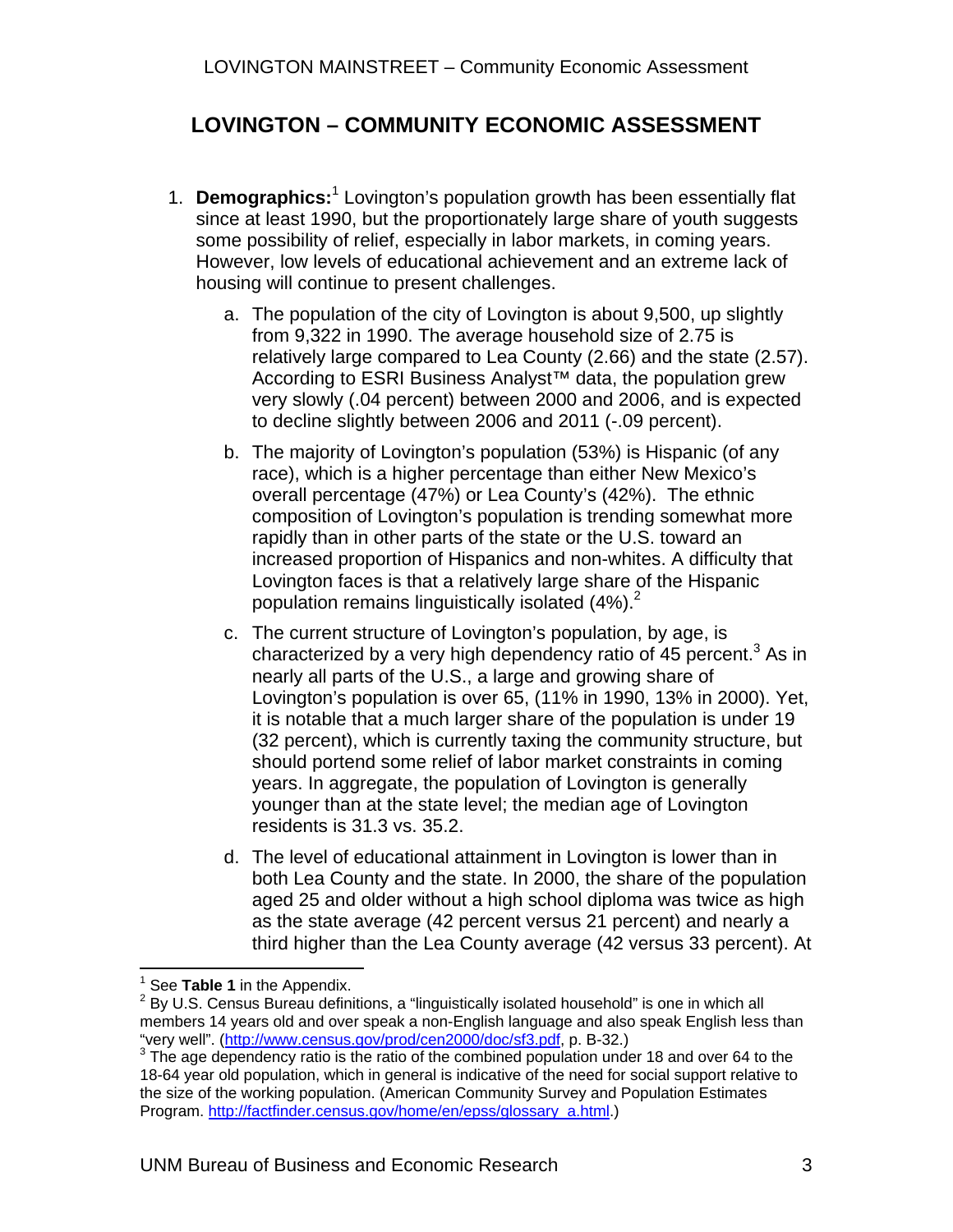the other extreme, the share of the city's adult population with a Bachelors degree or higher is only half that of the state (11 percent versus 23 percent).

- 2. **Income:**<sup>4</sup> Lovington has a large number of working poor average incomes are low, poverty is high – yet the unemployment rate is among the lowest in the state.
	- a. The 2006 estimated per capita income in Lovington was \$15,782, 28 percent (or about \$6,000) lower than the New Mexico average and 9 percent lower than Lea County. Further inspection of the data suggests that low average incomes are principally the consequence of a disproportionately large number of households with the lowest levels of income, rather than an overall low rate of earnings. Twenty-three percent of Lovington households had incomes below \$15,000, and another 23 percent of households earned between \$15,000 and \$30,000; for the state, the corresponding shares were 17 percent and 20 percent, respectively. By another measure, 22 percent of households in Lovington live in poverty, compared to 18 percent throughout New Mexico. By contrast, the percentage of households in Lovington earning between \$30,000 and \$50,000 exceeded the state share, 25 percent versus 22 percent.
	- b. According to December 2008 data, the most recent available, unemployment in Lea County is only 2.5 percent, the second lowest rate of the 33 counties in New Mexico.<sup>5</sup> Historically, unemployment in Lea County is strongly (and negatively) correlated with the price of oil – higher oil prices drive up the demand for labor, reducing the rate of unemployment.<sup>6</sup>
	- c. The conclusion that must be drawn from the above two factors the persistence of poverty during periods of low unemployment – is that the benefits of higher oil prices do not reach the majority of the local population. Petroleum and mining-related industries employ about one-quarter of the workforce in Lea County, and pay about one-third of all wages, but the data seems to suggest that this money fails to create well-paying jobs in other sectors of the economy. Furthermore, higher oil prices may have the perverse effect of driving up costs of essential goods and services, such as housing, thus worsening the situation of many lower-income households in the region.

<sup>&</sup>lt;sup>4</sup> See **Table 1** in the Appendix.

The source of data is the Bureau of Labor Statistics, Local Area Unemployment Statistics. Data is not available for towns with populations less than 25,000.

 $6$  For the period 1990-2007, the correlation between unemployment in Lea County and the price of oil is -.44, significant to more than 0.005 confidence.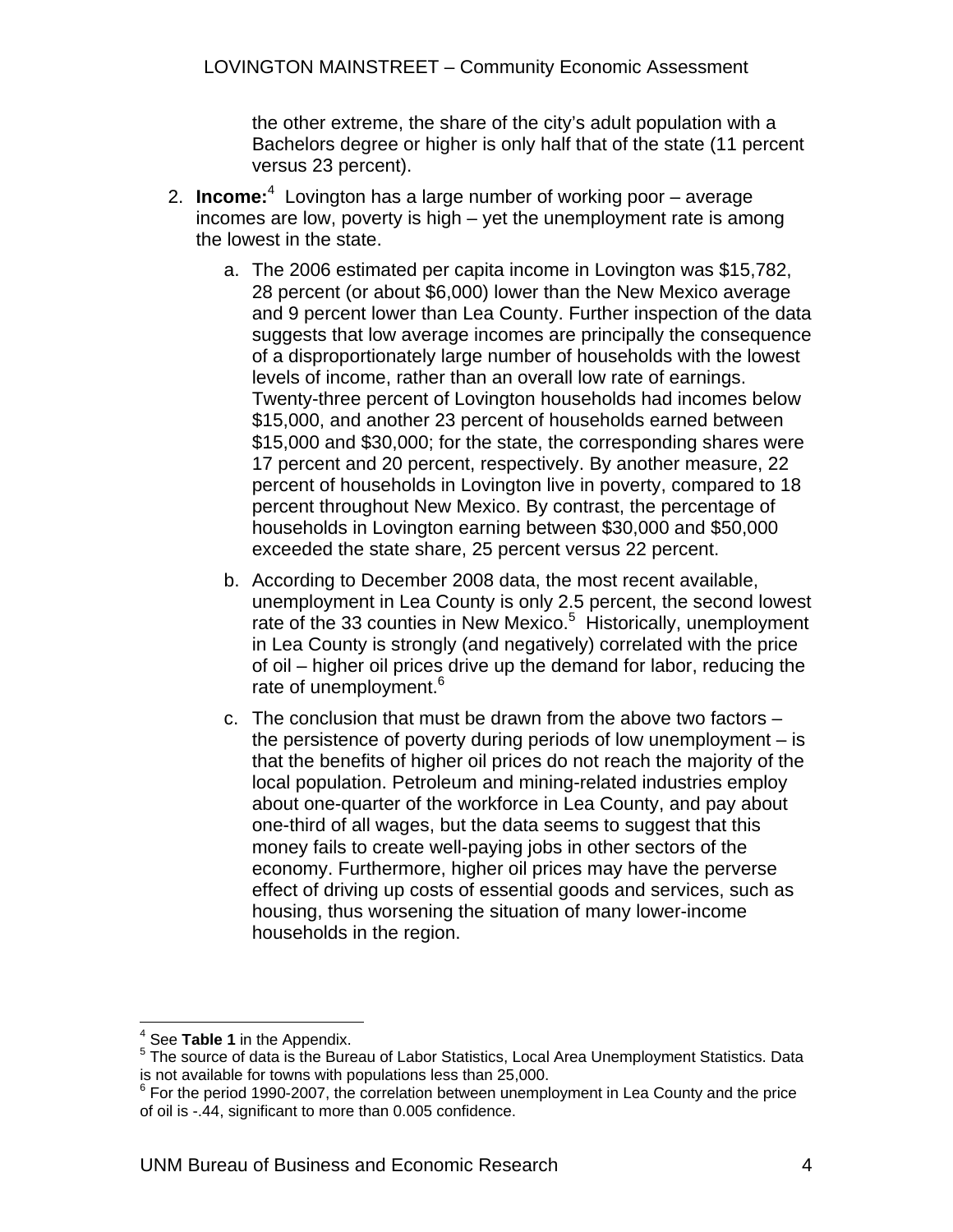LOVINGTON MAINSTREET – Community Economic Assessment

- 3. Housing:<sup>7</sup> Lovington confronts a severe shortage of housing, but fortunately is distinguished from many other parts of the country in that it does not face the crises of foreclosure and abandonment.
	- a. By most accounts, the supply of housing in Lovington is inadequate and the problem is becoming more pressing. In 2000, according to the U.S. Census Bureau's decennial census, there were 3,823 housing units in Lovington, with an average household size of 2.82. By comparison, the average household size was 2.63 in New Mexico and 2.59 throughout the U.S.
	- a. The 2010 decennial census is likely to show that the shortage of housing in Lovington has worsened during the 10 year period since the last census. During the seven years from 2001-2007, 232 housing units were permitted for construction in Lovington, equal to an addition of 0.8 percent per year. This rate of construction is less than half of what would be necessary to only replace the aging stock, without allowing for any growth of the population. By comparison, the stock of housing in New Mexico grew by about 1.7 percent per year during the same seven year period.
	- b. Related to the problem of housing scarcity, Lovington also faces a badly aging housing stock. Based on 2000 census and more recent building permit data, BBER estimates that more than 82 percent of all occupied housing in Lovington is more than 40 years old (built in or before 1979). By comparison, less than 55 percent of all housing units throughout New Mexico are 40 or more years old.
	- c. The wild swings of the mid-decade real estate bubble had a relatively small impact on Lovington, with only minor increases in home building and comparatively modest appreciation in housing values. By the same token, the housing-based financial crisis impacting many parts of the country is likely to have significantly less of an impact on Lovington, as there is little over-supply of newly built homes.

 7 See **Figures 1 and 2** in the Appendix.

Analysis of local housing markets is complicated by the difficulty of acquiring current and reliable data. In this analysis, we use several sources, each for specific purposes. The analysis of the housing stock (number, age, type and tenure of housing) is based on the 2000 C=census, now dated but still the most reliable complete count of housing. As the housing stock accumulates slowly, the age of the data is relatively unproblematic. BBER attempts to update the 2000 census counts with building permit data provided by the New Mexico Construction Industries Division and self-permitting agencies in individual communities throughout the state, including Lovington. These data are compiled and analyzed by BBER's Population Estimates and Projections program and Data Bank. The source of the housing price and sales data, which is very time sensitive, is data compiled by BBER from the Realtors Association of New Mexico, local boards and associations, the Multiple Listing Service (MLS), and the multi-board MLS. The MLS data does not reflect all activity in the market, and excludes owner-sold properties.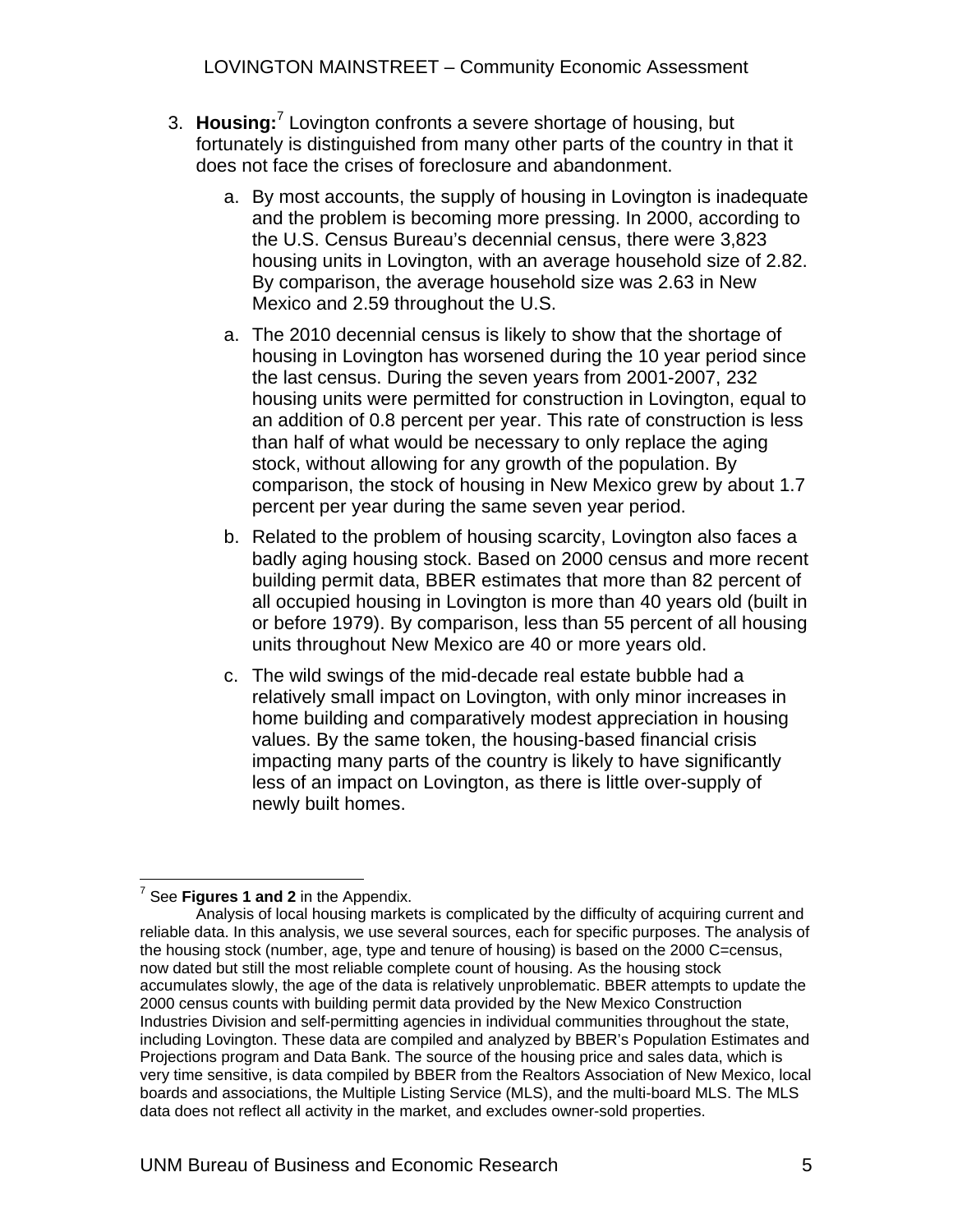- d. According to 2000 census data, the rate of homeownership in Lovington is relatively high – about 73 percent of households owned their home, compared to 70 percent throughout New Mexico and 66 percent throughout the U.S. Normally this is a positive indicator, suggesting investment by residents in the community. However, this statistic may also conceal a broader problem – the scarcity of affordable, high quality units available to renters. In 2000, the census reported that fewer than 5 percent of available housing units were in multifamily structures; a local realtor reports a limited inventory of apartment units. Without units available for rent, Lovington may be failing to attract new residents, some of whom, with time, may make a home in the town.
- e. The scarcity of affordable, quality housing available for rent is especially problematic in a community so dependent on the oil and gas industry. As all of Lea County experienced during mid-decade, a boom in oil prices creates a near instantaneous demand for labor and, hence, housing. With the expectation that the earnings bump will be short term, few workers are willing to make the long-term investment in homeownership.
- 4. Economy:<sup>8</sup> Lovington is tightly integrated within the regional economy of Lea County. The industrial structure of the local economy is heavily dependent on companies proving services to oil fields. However, in a broader context, Lovington is very much a residential community, with its workforce employed primarily outside of the town. In 2006, an estimated 3,858 persons residing in Lovington were employed. For the same year, Lovington-based businesses employed 1,463, or about 37 percent of the workforce.
	- a. Trade area: **Figure 3** is a map of the city of Lovington and the surrounding region. Lovington is located less than twenty miles from Hobbs, which has population about three times the size of Lovington. Because of the size and proximity of Hobbs, residents of Lovington tend to make many of their larger shopping trips to the neighboring town. Similarly, many key services used by both Lovington households and businesses are based in Hobbs. Thus, the trade structure of Lovington businesses tends to favor lower-order goods purchased by local residents.<sup>9</sup> However, the description of Lovington as a residential community, with markets secondary to Hobbs, is incomplete. Unlike

 8 See **Tables 2-4** and **Figure 4** for location quotient data and **Table 5** and **Figure 5** for gross receipts data.

<sup>&</sup>lt;sup>9</sup> Economists and economic geographers order goods and services from lower- to higher-order. Lower-order goods are inexpensive, frequently purchased, and available in many locations: milk, gasoline, and barber shops are common examples. Middle-order goods include clothing, household goods, and furnishings. Higher-order goods include collectible art, jewelry, or specialized services such as medical surgery. An example may include an automobile, for which customer is willing to travel a greater distance to save on a rare but expensive purchase. Following the logic, a local economy is often analyzed in terms of the highest-order good or service that it offers.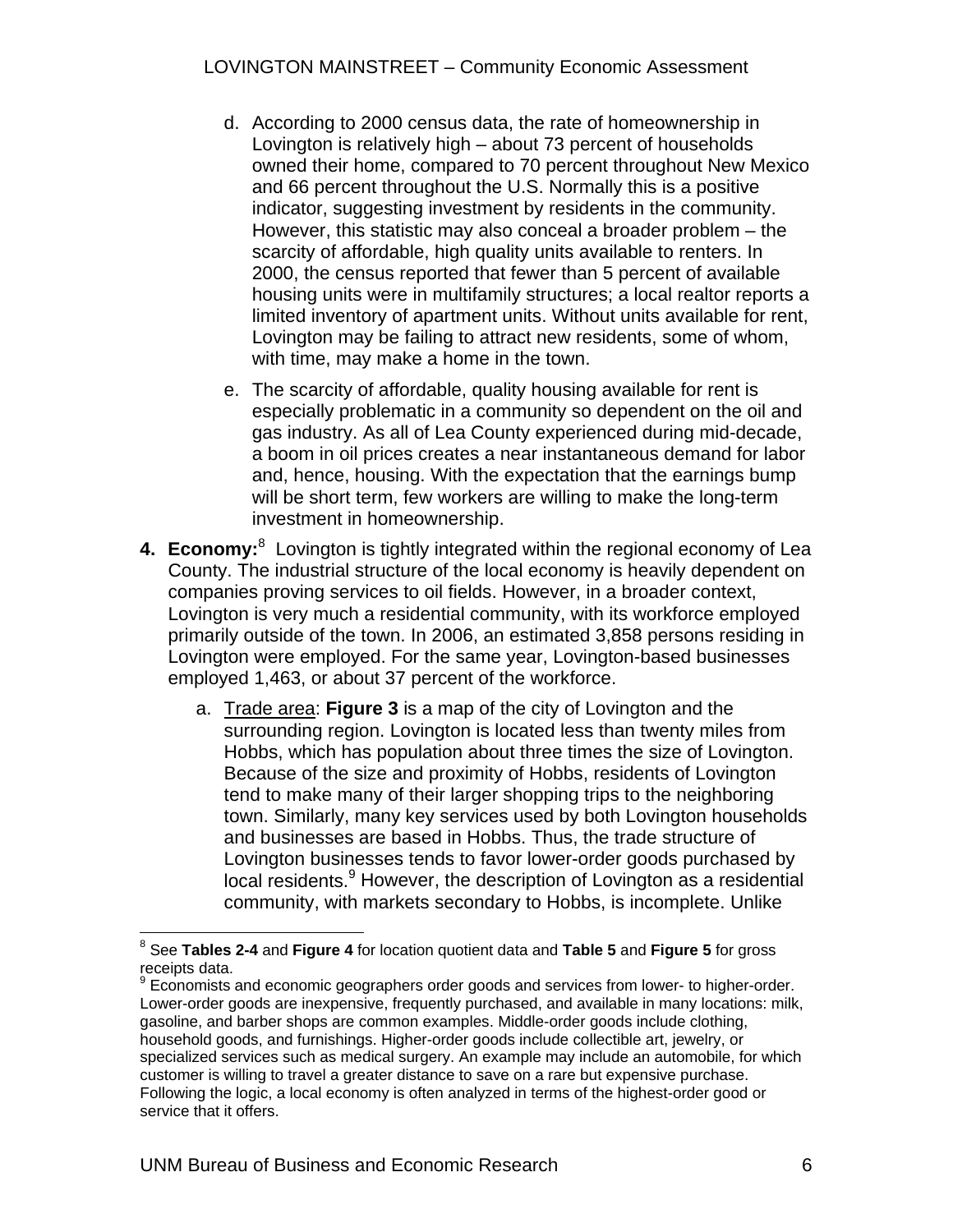most residential communities, Lovington's economy also features several businesses that provide higher-level industrial services to the regional economy, lending some stability to the community's finances.

- b. Location quotients: Location quotients reflect the employment patterns of workers living in Lovington, rather than the jobs to be found in the city. By industry, the data show that Lovington residents are somewhat more likely to work in mining (oil and gas) than others in Lea County, and by extension nearly 12 times more likely to work in this industry than are others in New Mexico. Workers are also more likely to be employed in various services (including those indirectly connected to oil and gas) and educational services than others in either Lea County or New Mexico. By contrast, relatively few are employed in the construction, manufacturing, professional and technical, or retail sectors. In terms of occupations, residents of Lovington are disproportionately employed in education, transportation, and oil extraction-related occupations. Lovington residents are more likely than residents of the county or the state to be state government workers, to be self-employed, or to work for non-profits, and less likely to be local or federal government workers or employed by a private, for-profit business.
- c. Taxable gross receipts and pull factors: on a net basis, Lovington tends to run slight surpluses in its exchanges with the rest of the state.<sup>10</sup> In 2007, the most recent year for which complete data is available, Lovington's businesses ran an exchange of about 5 percent, generating about \$11 million in net inflows to the local economy.
	- i. Strengths the sectors that make the greatest contribution to this surplus are oil-service companies. Most notably, wholesalers of machinery, equipment, and industrial supplies pulled nearly \$4 million into the local economy on a net basis. Similarly, petroleum producers brought in just over \$19 million, on a net basis. Financial and insurance businesses also contributed to the net surplus, accounting for about \$3.2 million.
	- ii. Weaknesses most other sectors of the town's economy run deficits in their regional exchanges. This pattern is consistent with the town's position as a residential community. The pull factor for retail businesses, for example, was 74 percent in 2007, resulting in a leakage of about \$17 million from the local economy. Similarly, Lovington residents turn to other communities, primarily Hobbs, for most healthcare services (pull factor is 44 percent); construction services (69 percent);

 $\overline{a}$  $10$  Exchange surpluses are measured in terms of pull factors. A pull factor, based on 100 percent, indicates the value of sales made by local businesses relative to expenditures by local consumers. Pull factors are described in more detail in the Explanation of Tables section.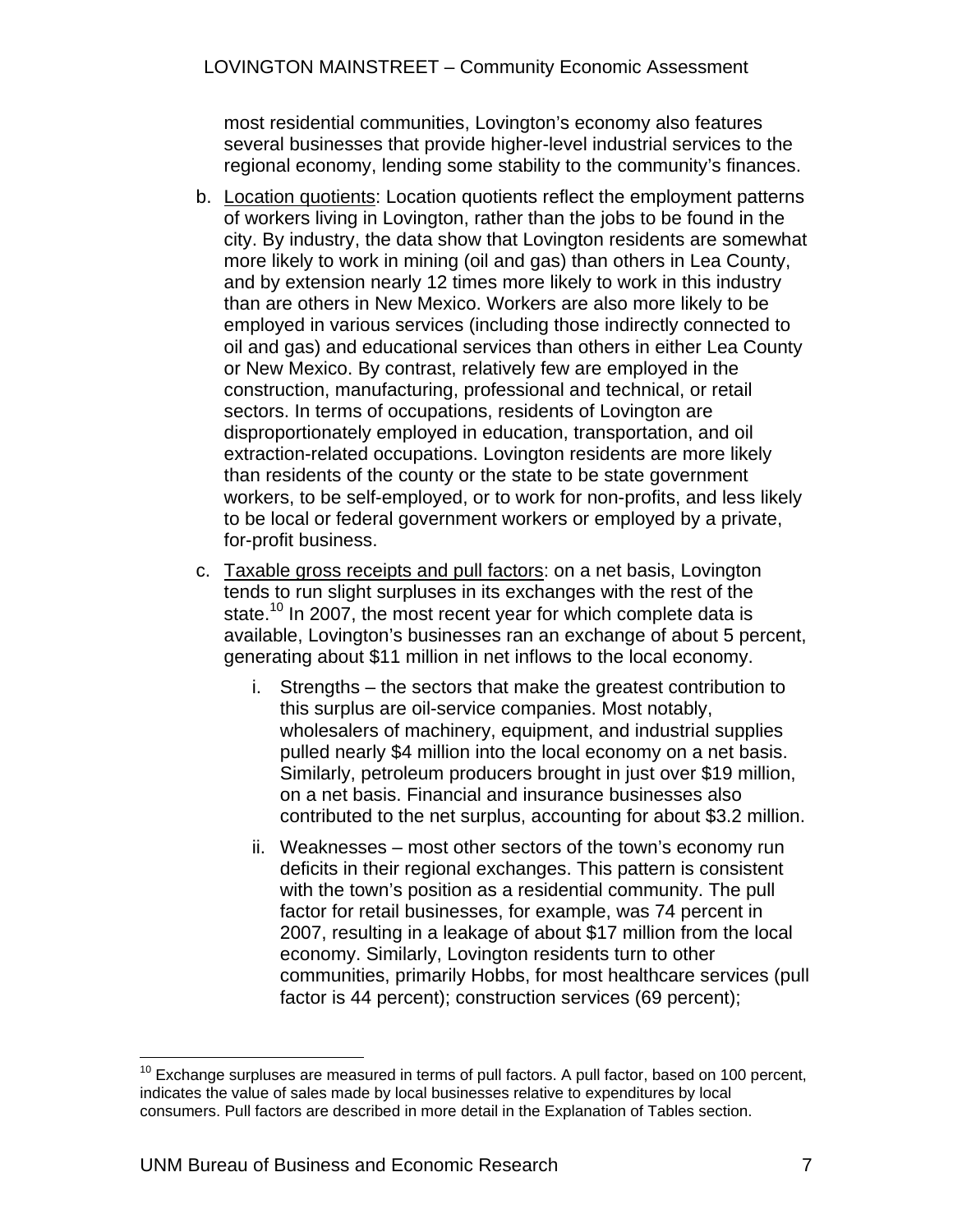professional and technical services (19 percent); repair services (53 percent); and information-related services (51 percent).

- d. The Lovington Economic Development Corporation (LEDC) provided BBER with more insight into local employers. The LEDC verified that the oil and gas extractive industry and related companies, such as pipeline construction firms, are the major employers in Lovington, but indicated that many residents of Lovington also work at Louisiana Energy Services uranium enrichment facility, in nearby Eunice, and at the Waste Isolation Pilot Project (WIPP) in Carlsbad. According to LEDC, the city is working to diversify its economy by attracting alternative energy companies and seeking a new food processing or other manufacturing customer for Lovington's former Dairy Farmers of America cheese plant, which ceased operations in mid-2007 at a cost of 61 jobs. Additional new jobs on the horizon include a proposed potash mine in Jal, where Colorado-based Intercontinental Potash Corp. could potentially employ 500. The nonprofit LEDC has recently begun refurbishing rail lines to warehouses in the city, in hopes of spurring industry, and is attempting to lease several empty buildings, including the former cheese plant, a former Furr's grocery store building just outside the downtown district, and a 375,000-square-foot fireproof warehouse, which was recently rehabbed. Also, on February 13th, the statewide nonprofit Small Business Development Center (SBDC) network opened an office in the LEDC's MainStreet district location, where a small staff will offer classes and workshops for entrepreneurs and business leaders.
- **5. MainStreet:** Lovington's MainStreet district straddles Lovington's Main Street between Avenue B to the south and Jefferson to the north, and extends to Love Street to the east and 2<sup>nd</sup> Street to the west.
	- a. The residential population in the district is very small, predominately Hispanic, young, and poor.
		- i. The residential population in the MainStreet district of Lovington was only 55 in 2000, six percent of the city's total population.11 Eighty percent of the population identified as

 $\overline{a}$ 11 See **Tables 6-8** and **Figures 7** and **8** for data on businesses and employment by industry. It must be strongly noted that the following discussion of the socioeconomic indicators in the Lovington MainStreet district is based on a data source that BBER considers unreliable. Because no other source of information is available, we have decided to present this data, with appropriate corrections, and to bring attention to the specific problems.

In previous reports of MainStreet communities, BBER has used ESRI's Business Analyst data to produce indicators in MainStreet districts in our reports produced for MainStreet communities across the state. These data have been compared to U.S. Census to confirm their reliability. However, in the case of Lovington's MainStreet, data provided by ESRI contains errors in its population and household counts that can be documented. Specifically, ESRI estimates the population of the MainStreet district to be 184 persons, living in seven households. BBER believes the errors is the result of incorporation of population counts from the detention center that was located in the district in 2000 when the U.S. Census was conducted (ESRI uses the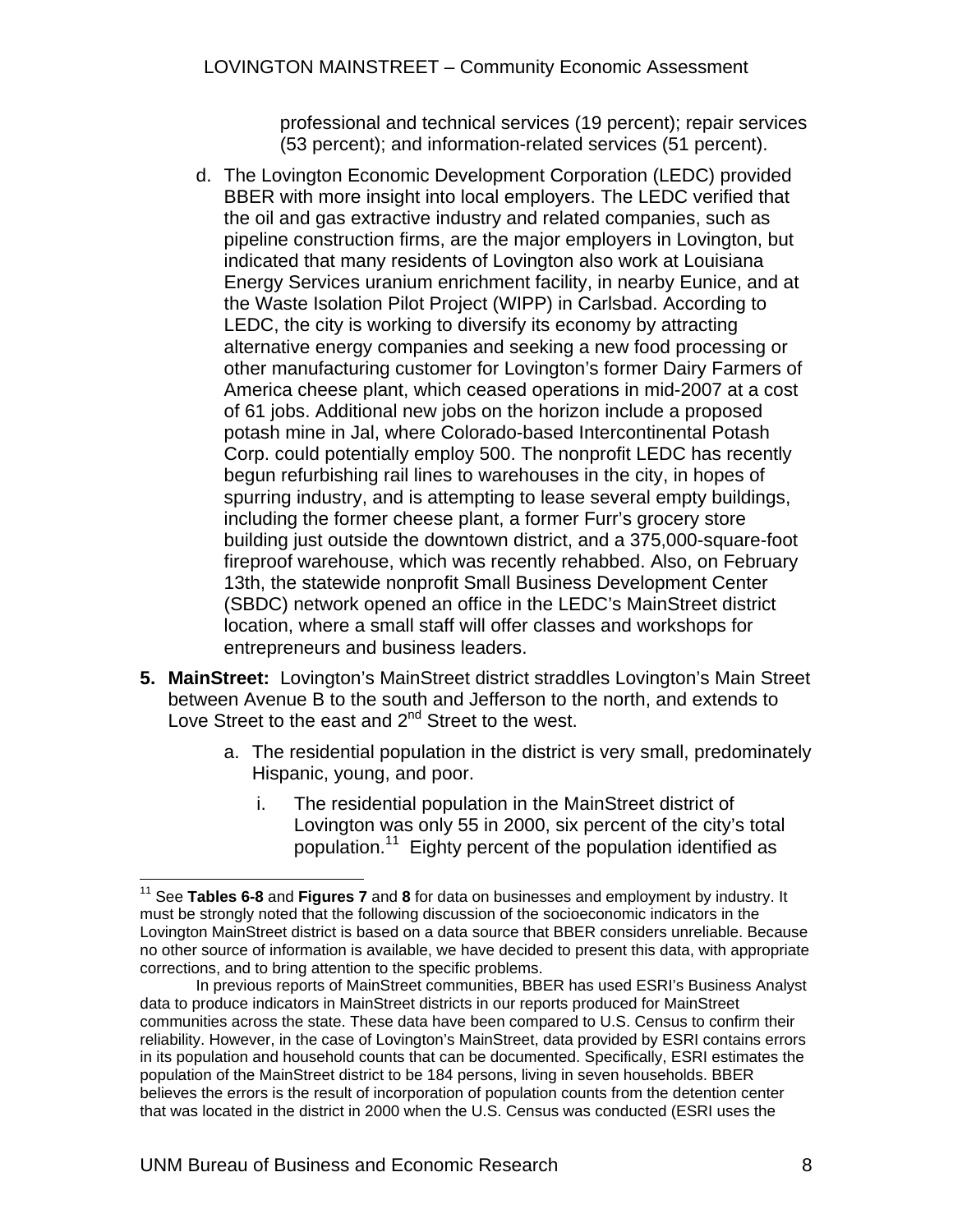Hispanic in 2000, versus 53 percent in the city. The median age of the district's residents was between 25 and 29, versus 31 in the city.

- ii. Of the 23 households in the district in 2000, 71 percent of them had household incomes less than \$30,000, versus 46 percent in Lovington.<sup>12</sup> The median household income in the district was \$15,000 less than in the city and \$19,000 less than in the state.
- iii. Only 40 percent of the MainStreet district residents who were 16 years old or older in 2000 were employed at that time, half in blue collar occupations related to mining and the other half evenly split between service and white collar jobs. Given the amount of governmental agencies located in the MainStreet district, it is striking that such a small percentage of the district residents held white collar jobs: 26 percent of the residents of the district held these jobs, versus 40 percent of the city's residents.
- iv. Educational attainment in the district lags behind the city, with four percent fewer of these Lovington residents 25 years old or over in 2000 having graduated from high school than among this cohort in the city as a whole, and only two percent having obtained a bachelor's degree or more, versus 11 percent in Lovington.
- b. The economy of the Lovington MainStreet district rests almost entirely on public administration, with little activity in key downtown sectors such as retail, personal services, restaurants, and accommodations.
	- i. In 2006, 18 percent of Lovington's business establishments and 17 percent of the town's total employment base were located in the MainStreet district.<sup>13</sup> The area is dominated by government. Of the 673 workers in the MainStreet district, 399 are employed by the public sector – 59 percent of the total.

 Census as a baseline for its estimates). BBER recalculated these counts (shaded cells in sheet one of the table) for the district minus the block that formerly housed the detention center using the Census' SF1 dataset, which provides data on the population only. Other data based on population estimates, such as educational attainment and income, are likely effected by underlying errors in population estimates. BBER retained the percentage breakdowns calculated by ESRI because these data did not seem unreasonable for the district. Other data on households in the table are based upon ESRI's under-estimate of the number of households in the district. BBER used these data because the underestimate could be used as a proxy for a sample of the actual households in the district.

 $12$  As discussed in the previous footnote, the percentage breakdowns of MainStreet residents in this section should be interpreted cautiously.

 $13$  Data for MainStreet businesses comes from Dun and Bradstreet's NETS data. See "Explanation of Tables" section, below, for more details about this dataset. "Firms" includes governmental agencies and offices.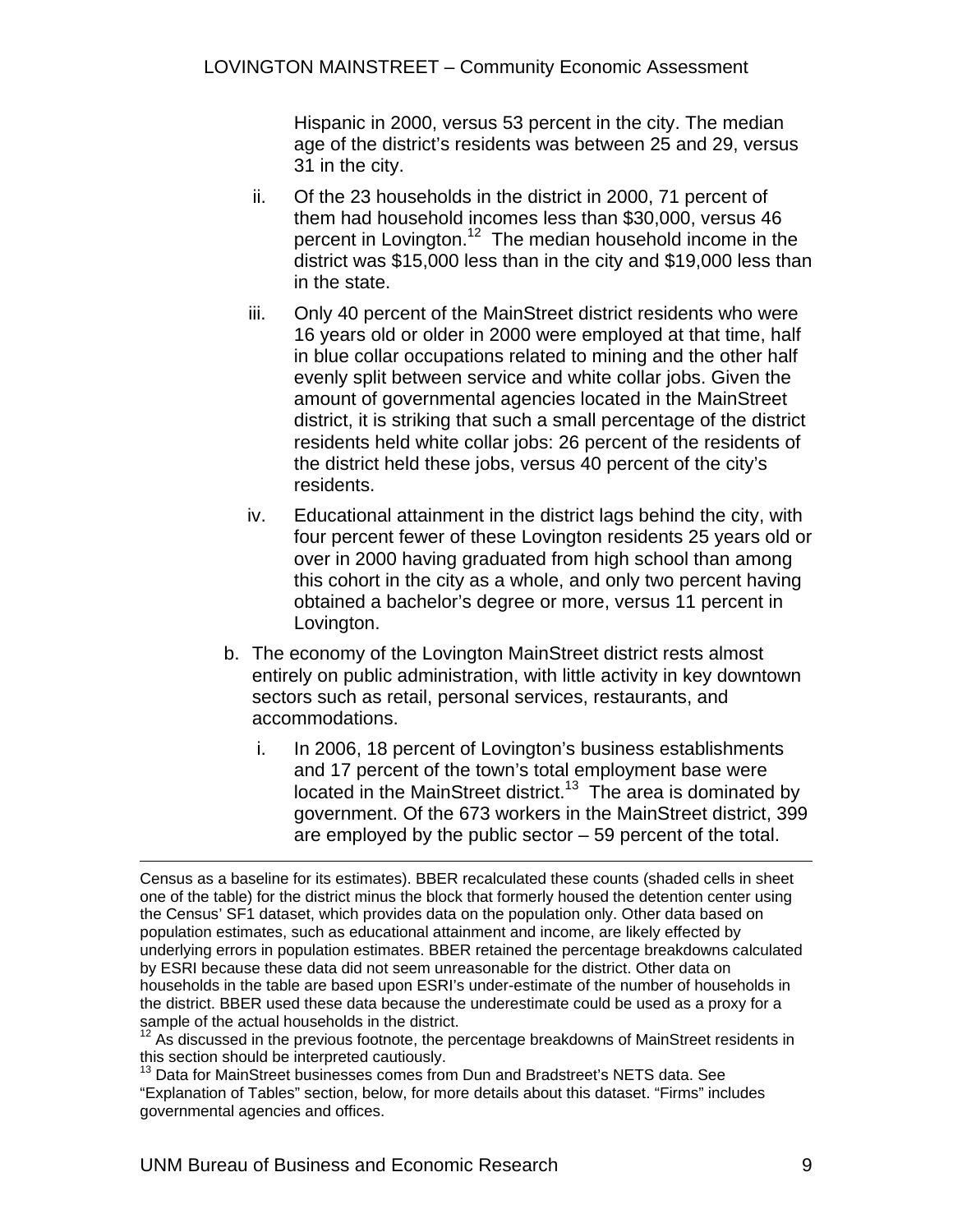The largest of the public offices is the Lea County executive offices, followed by the three courts.

- ii. As Figure 8 in the Appendix shows, the remaining 41 percent of the MainStreet district's employment is spread fairly evenly amongst the remaining industry sectors represented there, so that none of them dominates. Those with any concentration include the retail and the finance and insurance sectors at seven percent of the district's employees each and the professional services sector, which includes law offices, at five percent.
- iii. The "MS%" column of Table 7 indicates MainStreet district employment as a percentage of total employment in the city. Here we see that, again, government work is concentrated in the district, but the city's share of employment in several other industry sectors also is concentrated in the district, namely finance and insurance at 47 percent, professional services at 44 percent, and arts, entertainment, and recreation at 29 percent.
- iv. Lacking in the district are weekend and evening-oriented businesses, such as entertainment, retail, restaurants, and accommodations. As mentioned above, the retail industry makes up seven percent of the district's employment with 15 establishments and a total of 50 workers. In some of the more lively MainStreet districts in New Mexico, retail activity exceeds 25 percent of the district's total employment. Similarly, there are only four restaurants downtown, and no accommodations, with a total of only 34 persons employed in these sectors.
- v. The Lea County Museum is housed in the former Plaza Hotel (or "The Commercial Hotel") building, which was built in 1918. Several additional historic buildings have been acquired by or donated to the museum and moved to museum grounds. They include several homes from the time of Lovington's founding in 1908, a store and post office from 1913, and a one-room schoolhouse built in 1914. In 2007, the museum also purchased the historic downtown Lister Building, a two-story commercial storefront built in 1931 that had fallen into disrepair. The museum intends to use the building for exhibits about regional sports history and notable athletes such as NFL football player Brian Urlacher.

### **6. Challenges, Opportunities, and Strategies**

a. Lovington combines characteristics seldom found in small towns today. It is at once a residential community, without many of the retail and service functions common to these towns, and an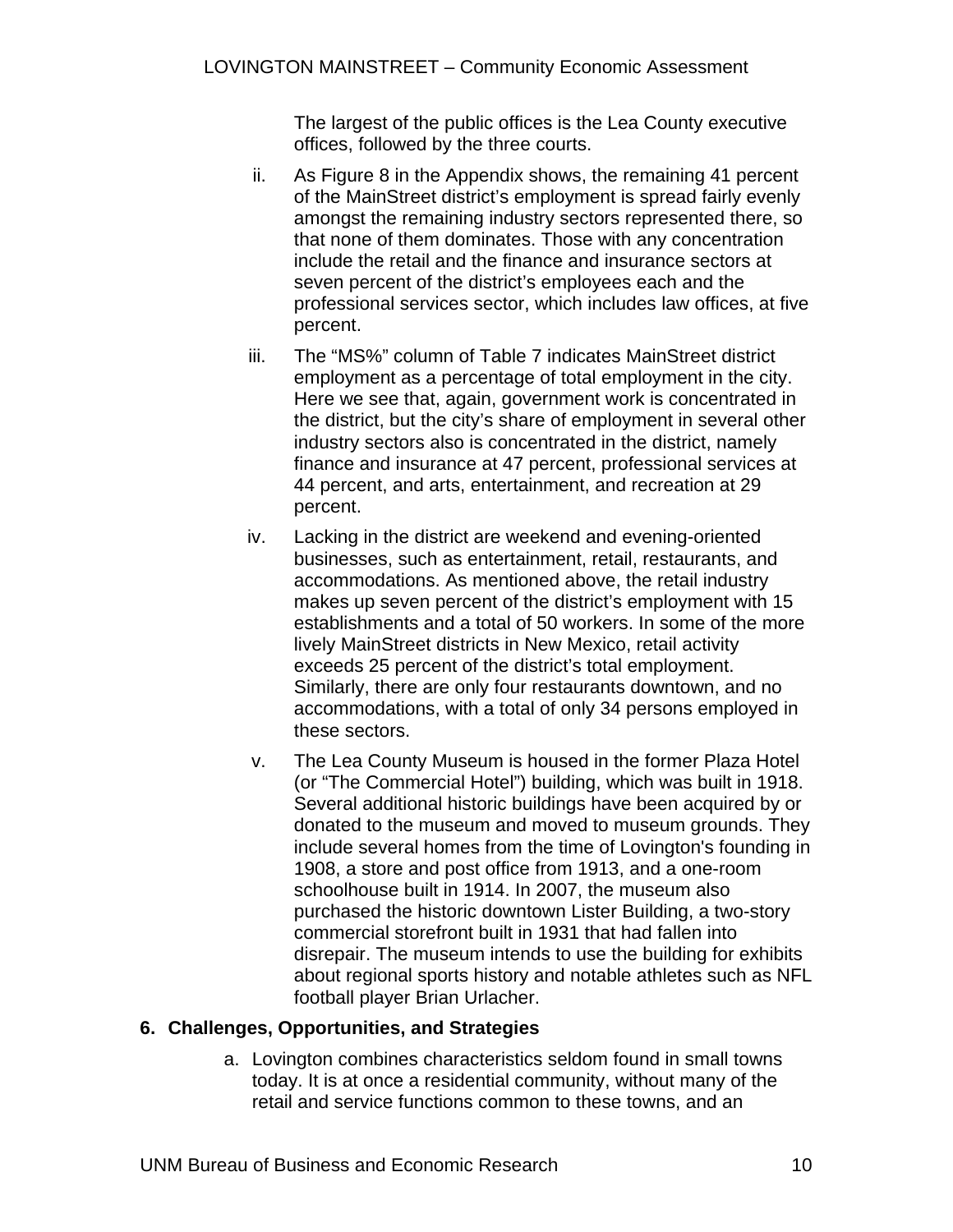industrial center providing services to the regionally dominant petroleum industry. This combination presents a unique set of challenges, and opportunities as well.

- b. The petroleum industry provides revenues to the local businesses and gross receipts taxes to the town, but it poses a principal challenge for social and economic development in Lovington. Oil prices and revenues are volatile, making medium- and long-term planning difficult both for residents, businesses and local government alike. During periods of high oil prices, all resources are committed to making the most of the present opportunity. Few resources remain to make long term investments in areas such as housing, infrastructure and economic diversification. Labor, for instance, is fully dedicated to oil operations, and construction stalls. During periods of low oil prices, the opposite occurs – labor is available but sobered by the scarcity of capital few are willing or able to make long term investments. Confronting this cycle of boom and bust is the principal challenge facing Lovington and Lea County as a whole.
- c. Housing is a case in point. During the period of high oil prices during the earlier years of the decade, as workers poured into the community, the shortage of housing was binding. It was impossible to respond quick enough to the demand, for planners, construction firms, banks and all other institutions involved in the housing process. Now, with cooler oil prices, there is a new opportunity to confront future swings. In particular, the community should dedicate its resources to multifamily housing, which is more flexible in the face of rapidly changing economic tides.
- d. Equally, Lovington should work to diversify its economy, providing ballast against the swings of the petroleum market. There are many avenues that can be taken to diversify, and all should be explored. One strategy, embraced by the Lovington Economic Development Corporation (LEDC), the recruitment of industry, particularly where there is potential to utilize existing facilities and resources. A second strategy would be to better develop the local retail and personal service sectors that provides for the town population. Gross receipts tax data indicates that these sectors are currently capturing about three-quarters of their potential markets, resulting in a revenue leakage of more than \$20 million per year. A third option is for Lovington to begin to reclaim its role as a regional cultural center. The strong presence of the public sector, including the County Seat, offers the community an opportunity to draw more visitors to local businesses.
- e. The MainStreet district should play a central role in these initiatives. Rental housing fits comfortably in the downtown, where residents have relatively easy access to services. The large amount of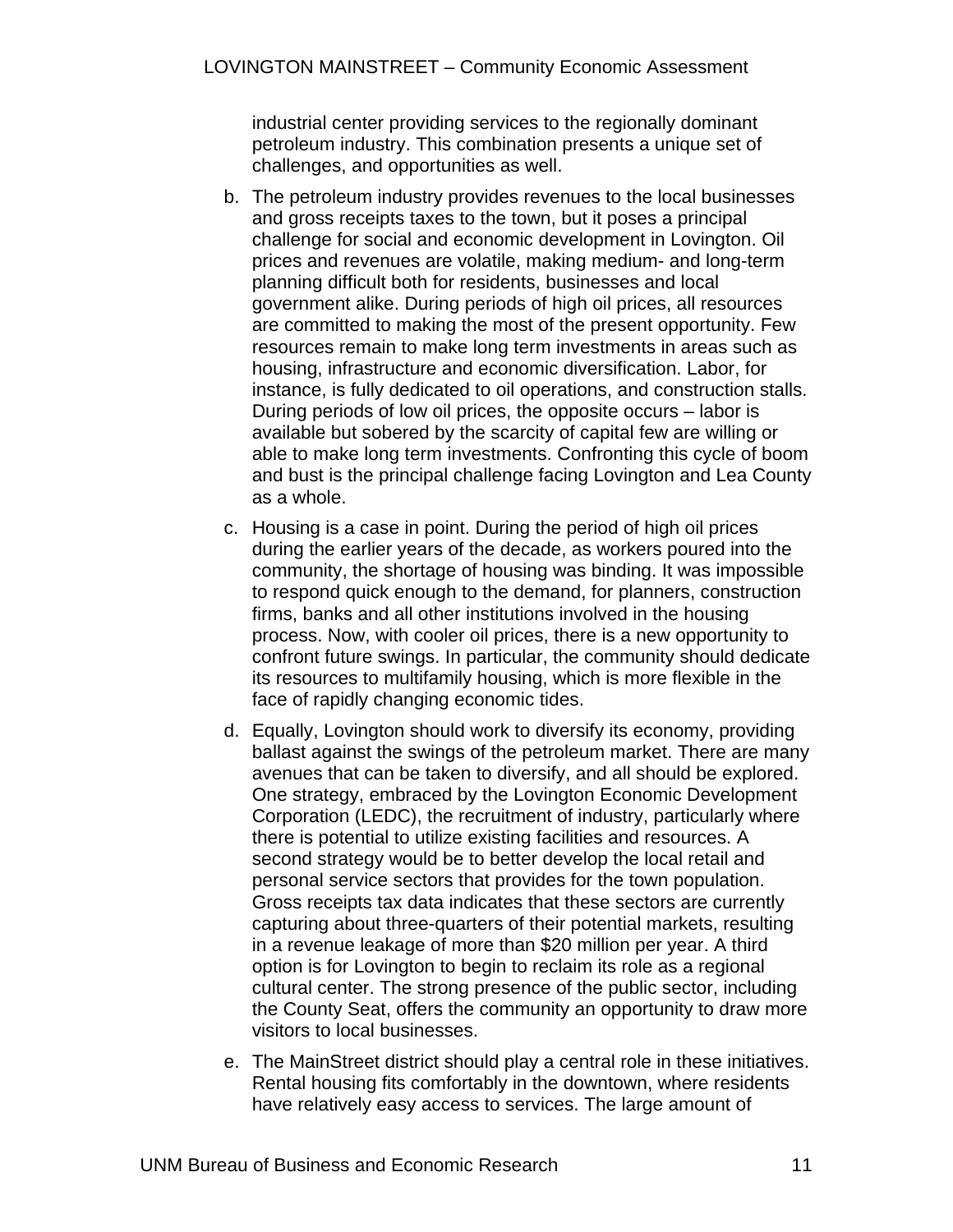underutilized space in the downtown district can help to reduce the cost of such redevelopment. Similarly, the MainStreet district is the most natural location for the development of retail and personal services providing for both town residents and visitors. And, of course, the historical downtown district is necessarily the best location for the redevelopment of the community's cultural life. At a minimum, planners should consider the development of a small hotel and restaurant facility which could address a number of markets.

f. Planning for downtown revitalization in Lovington should address from the outset questions of sequencing and markets. Do we begin with housing, and then attract retail and entertainment? Should visitors and cultural amenities be target market, with housing to follow? Although there are many theories, there is in practice no one formula because the needs of, and resources available to each community differ. In Lovington, it would appear that housing is the greatest and most persistent need, and should perhaps be the starting point. The growth of a residential community will in turn create a demand for accessible retail options as well as services such restaurants, beauty shops, and alike. Yet, retail and personal services should at the same time target existing markets, particular the relatively large nine-to-five working population of the downtown area. As this report shows, there are about 675 persons currently working in downtown Lovington, most in local and county government and private businesses associated with these activities. Perhaps as a final step, capping the revitalization of the district, will be the development of overnight accommodations, which along with restaurants and urban entertainment, will bring new life to evenings and weekends in downtown Lovington.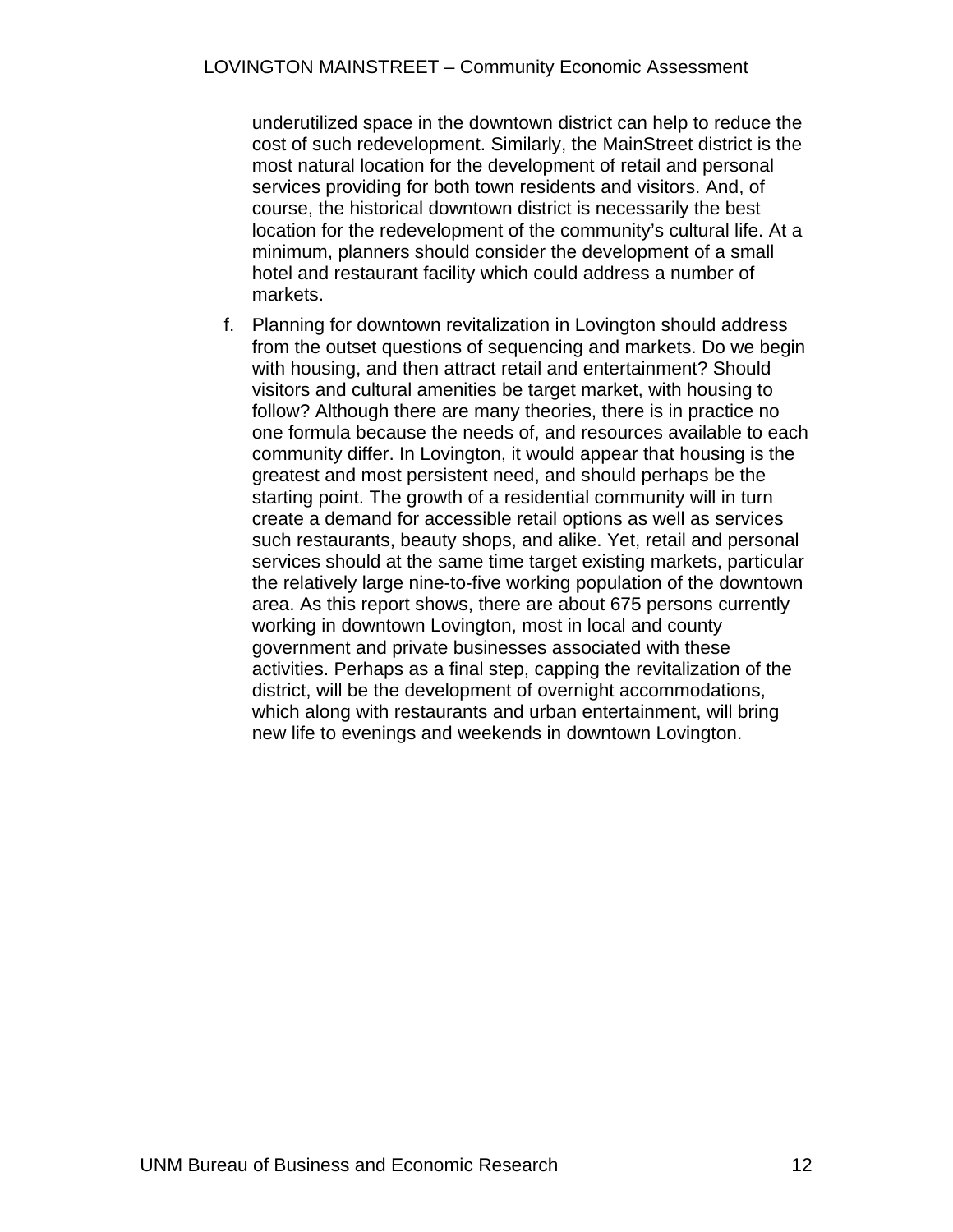### **EXPLANATION OF TABLES**

### **Selected Demographic, Housing, and Economic Characteristics**

Source: ESRI® ArcGIS Business Analyst 9.2, which uses the U.S. Bureau of the Census 2000 Census of Population and Housing for 2000 data, and Acxiom's InfoBase® household database residential delivery statistics and residential postal delivery counts from the U.S. Postal Service, and residential construction data from Hanley Wood Market Intelligence, as well as other undisclosed ancillary sources for its 2006 forecasts. (These ancillary sources and the company's forecasting formulas are considered proprietary information.)

Data is provided for Lovington's MainStreet, the city, and the state of New Mexico for the years 2000 and 2006. Values are given in absolute terms and in percentages. Because of problems with the estimates ESRI produced for the MainStreet district stemming from inclusion of the inmate population from the detention center formerly located in the district, BBER substituted census block level data (minus block 5088, which included the former detention center) from Census 2000 Summary File 1. These data points are shaded gray in Table 1. The remaining data for MainStreet in this table are from ESRI and should be read with caution. See footnote 11, above, for more information.

More information on the demographic forecasting methodology used by ESRI® can be found in "ESRI® Demographic Update Methodology 2006/2011, An ESRI® White Paper", Redlands, CA, June 2006.

### **Location Quotients**

Source: Census 2000 Summary File 3 (SF3); Tables 59-61. Calculations by the University of New Mexico's Bureau of Business and Economic Research (BBER).

A location quotient indicates the relative concentration of employment by industry, occupation, and type of business ownership of the residents of a given community, county, or region. The measures are relative to that of a 'base geography'. A location quotient is calculated as the ratio of local employment in a given industry, occupation, or ownership type to total employment, in relation to the same ratio for the base geography. Thus, a value of 1.00 indicates that employment of residents in a given industry, occupation, or type of business ownership, compared to total employment in the economy, is in exact proportion to that of the base geography. Values greater than 1.00 indicate that the industry, occupation, or ownership type is more than proportionate to that of the base geography; a value less than 1.00 indicates the opposite.

The location quotient can be used to indicate the structure or 'role' of a local economy within its larger geography. This applies equally to the role of a community's economy within the county or state, or a county's economy within the state. As with pull factors, which are described below, a location quotient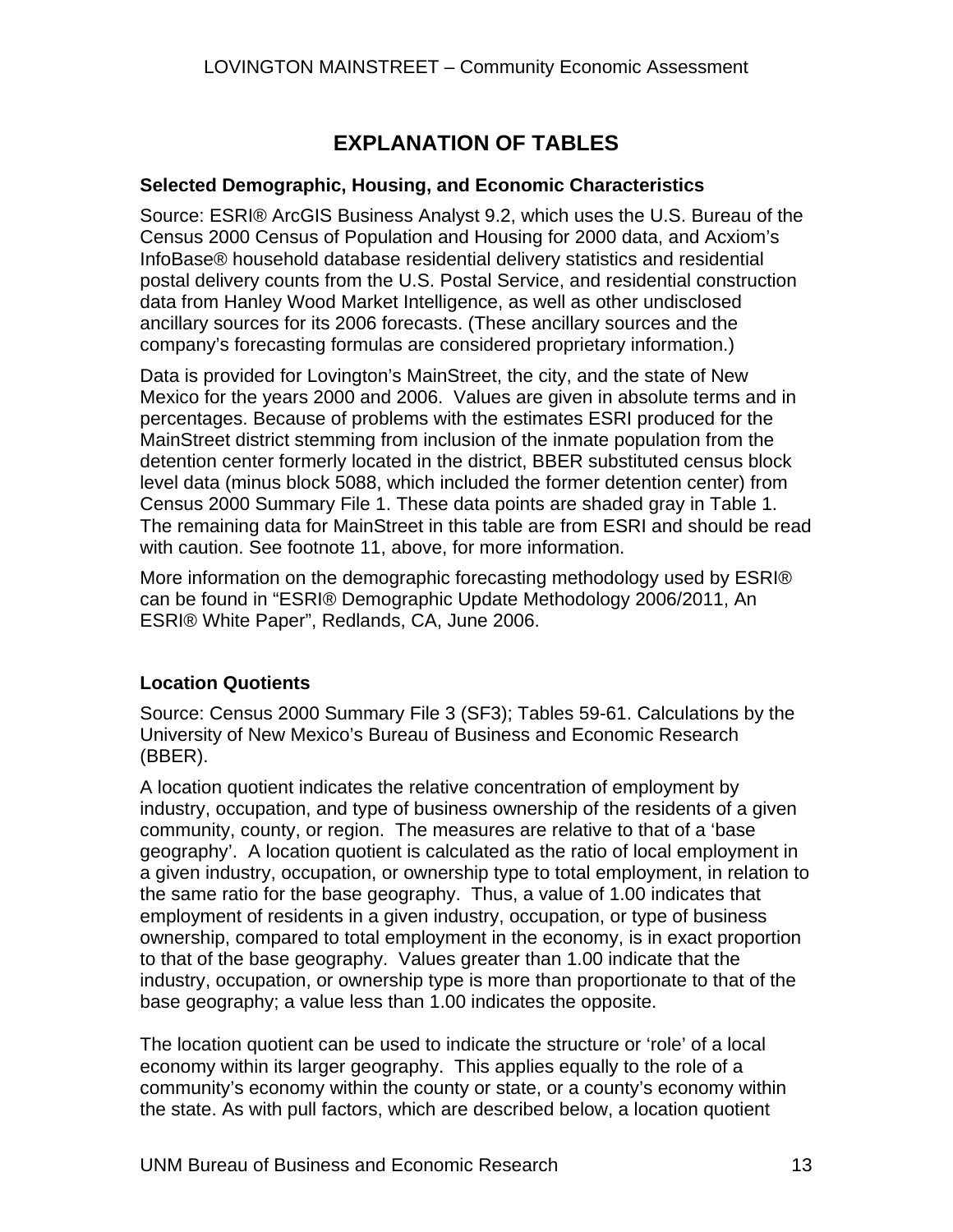helps to define the relative strengths and weaknesses of a local economy, measured in this case in terms of industrial, occupational, and ownership structures. This information can inform policies that aim to strengthen weaknesses or exploit strengths; the decision of which policy to choose is one of practicality and strategy, rather than theory.

### **Taxable Gross Receipts and Pull Factors**

Source: New Mexico Taxation and Revenue Department (NMTRD); calculations by UNM/BBER. Pull factors and net gain/loss were calculated using personal income data from the Regional Economic Information System, Bureau of Economic Analysis, U.S. Department of Commerce.

Data is provided for 2007. Starting January 1, 2005, as a result of the passage of HB625 during the 2004 New Mexico legislative session, sales of most food and medical items were no longer subject to gross receipts tax. The New Mexico Taxation and Revenue Department estimates the amount of food and medical deductions made by businesses, and this amount has been added (by BBER) to the taxable gross receipts (TGRs).

Pull factors are calculated by dividing the ratio of the community's TGRs divided by the total personal income for that community by the same ratio for the state,

i.e.,  $TGR_{\text{Commutiv}}/Income_{\text{Commutiv}}$ TGRNew Mexico / Income New Mexico

There are several problems associated with gross receipts data.

- The data does not account for the value of the products sold. Rather data is categorized according to the type of business; i.e., sales of food from gasoline convenience stores are included in gasoline stations and groceries sold at Wal-Mart are included in Miscellaneous Retailers.
- Businesses are self-classified, and sometimes inaccurately so.
- Not all products are taxable as gross receipts in New Mexico; a notable example is gasoline.

A 'pull factor' indicates the capacity of an industrial sector (e.g., services, retail, and so on) to draw revenues into the local economy. A value of 100 percent is the break-even point. Values greater than 100 percent indicate that the business sector is drawing revenues into the local economy (more money is spent in the economy by those whose income is earned outside the community than money is spent by locals outside the community), whereas values less than 100 percent indicate that the sector is leaking money to other communities. Net gain/loss is derived from the pull factors. It is calculated as the difference between actual gross receipts and the 'expected value' of gross receipts (i.e., that which would be associated with a pull factor of 100 percent).

Note that it is natural that not all sectors will have a positive balance – every economy has its strengths and weaknesses. From a policy perspective, policies that reduce leakages and that exploit strengths are equally valid. The decision is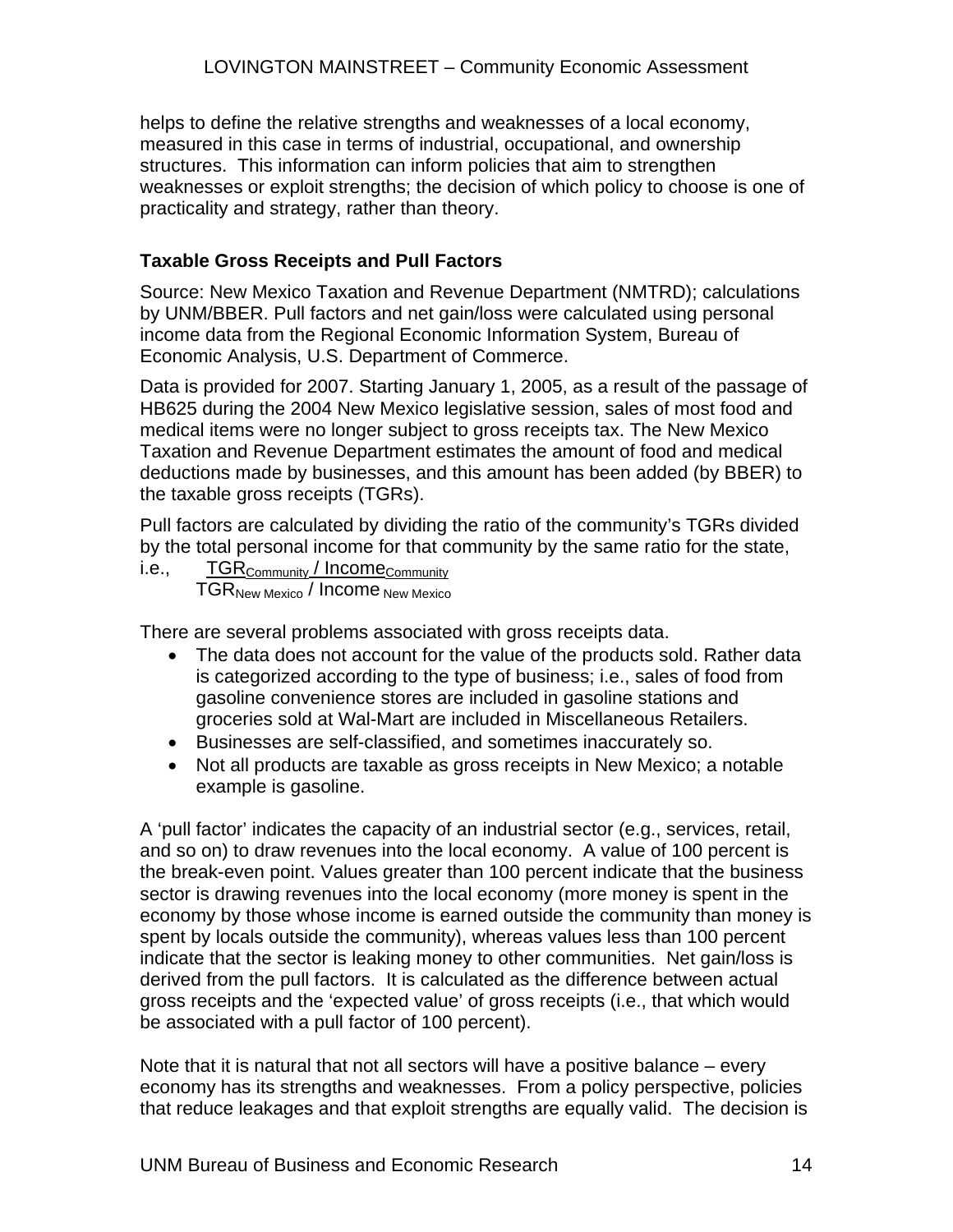a practical one – should energies be spent plugging holes or exploiting existing strengths?

### **Businesses by Industry, in Lea County, Lovington, and MainStreet Area**

Source: Dun and Bradstreet Marketing Information, as compiled by Walls and Associates in the National Establishment Time-Series Database (NETS)©; aggregations and calculations by BBER.

The NETS dataset is based on individual contacts of businesses by Dun & Bradstreet researchers. The dataset includes names and locations of companies, number of employees, total sales, links to headquarters, industry classification, type of ownership (public, private, non-profit, etc.) and dozens of other variables. Because the data is geographically referenced, BBER is able to identify businesses that are located in the MainStreet boundaries, as provided by the Lovington MainStreet program.

This report is the first by BBER to utilities the NETS database, acquired in January, 2009. In all previous MainStreet community economic assessments, BBER used ES-202 data provided through a confidentiality agreement with the (then) New Mexico Department of Labor (now the Department of Workforce Solutions) to similar analysis of the economic structure of local economies and, in particular, economies of MainStreet districts. Preliminary analysis by BBER indicates that the summaries based on the NETS database are comparable to the previous summaries based on the ES-202 data.

### **MainStreet Geographical Definitions and Trade Area Maps**

Sources: New Mexico Department of Labor, ES-202 (Covered Employment Statistics), 2005; Bureau of Labor Statistics, Product Line Data, calculations by BBER; ESRI® ArcGIS 9.2 Business Analyst; ESRI® StreetMap™ USA. ESRI data sources include: Bureau of Labor Statistics, Consumer Expenditure Surveys (CEX), 2001, 2002, and 2003; U.S. Bureau of the Census, Population Division. ("ESRI® Demographic Update Methodology 2006/2011, An ESRI® White Paper," Redlands, CA, June 2006. Available at

www.esri.com/library/whitepapers/pdfs/demographic-update-methodology.pdf)

The city of Lovington provided boundaries for its MainStreet district. Utilizing latitude and longitude coordinates for business locations provided in the NETS data, BBER created polygons on maps using ESRI® ArcGIS 9.2. These coordinates allowed for the construction of polygons that included all business points within Lea County minus Lovington, within Lovington minus the MainStreet district, and within the MainStreet district.

Trade areas were created using two methods in Lovington. The first was trade areas based on geographical location. These included the MainStreet boundary, the city boundaries, and state boundaries. The second method utilizes drive-time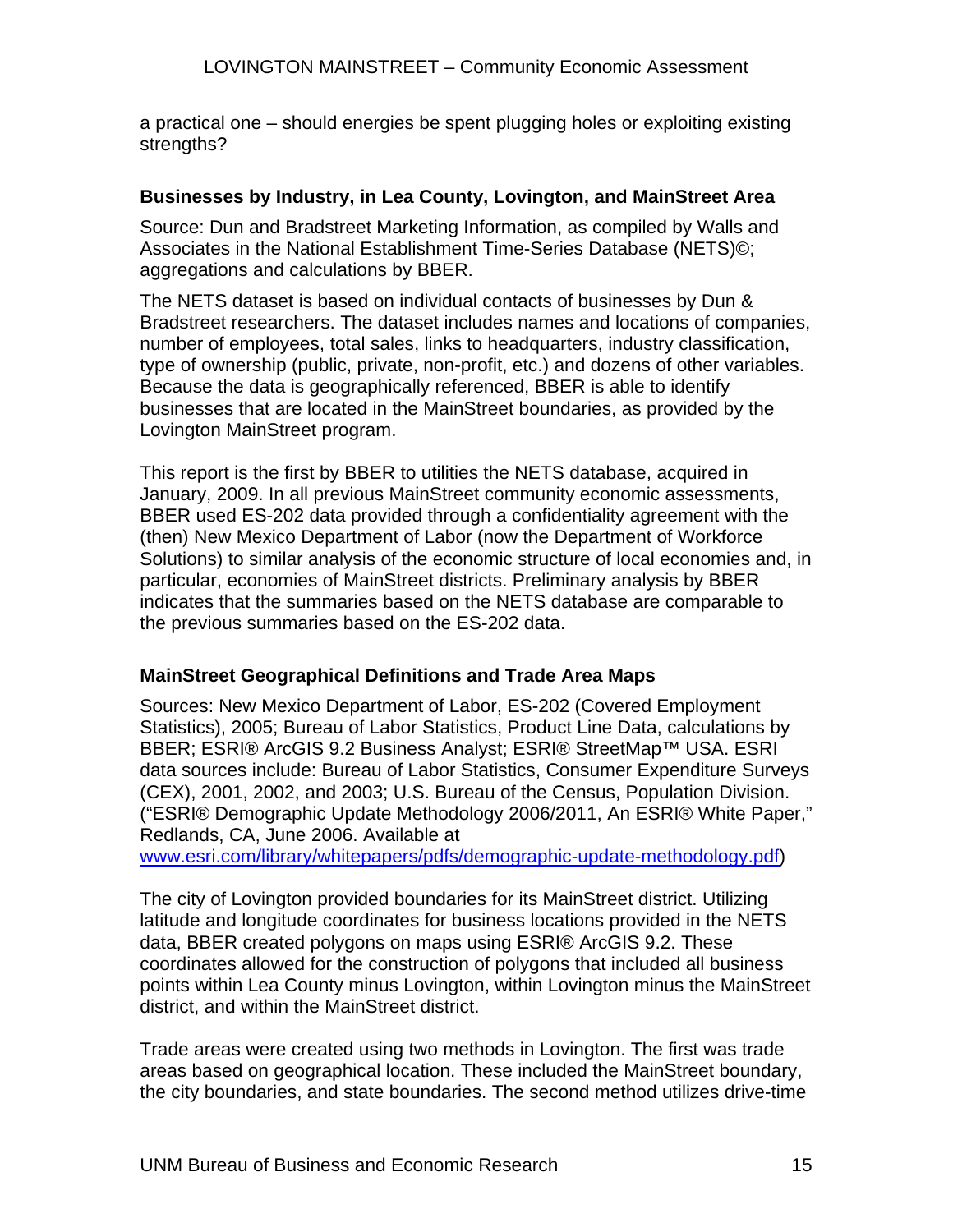polygons to create regional trade areas. Drive-time polygons are based upon drive times to the MainStreet site and are generated using actual street networks and related data available through ESRI® StreetMap™ such as road access, road types, and speed limits.

Trade area reports were generated for the MainStreet, the city, and the county boundaries. Reports include demographic, marketing, and retail expenditure data. All of the population and marketing data for a particular geographic area or polygon is representative of the people living within the boundaries of that region. This data is derived from ESRI® ArcGIS 9.2 Business Analyst. The population data provided by this program are geographically derived at the census block level. The demographic, income, and expenditure data and projections utilized by ESRI® are derived from the U.S. Census Bureau and the Bureau of Labor Statistics' Consumer Expenditure Surveys.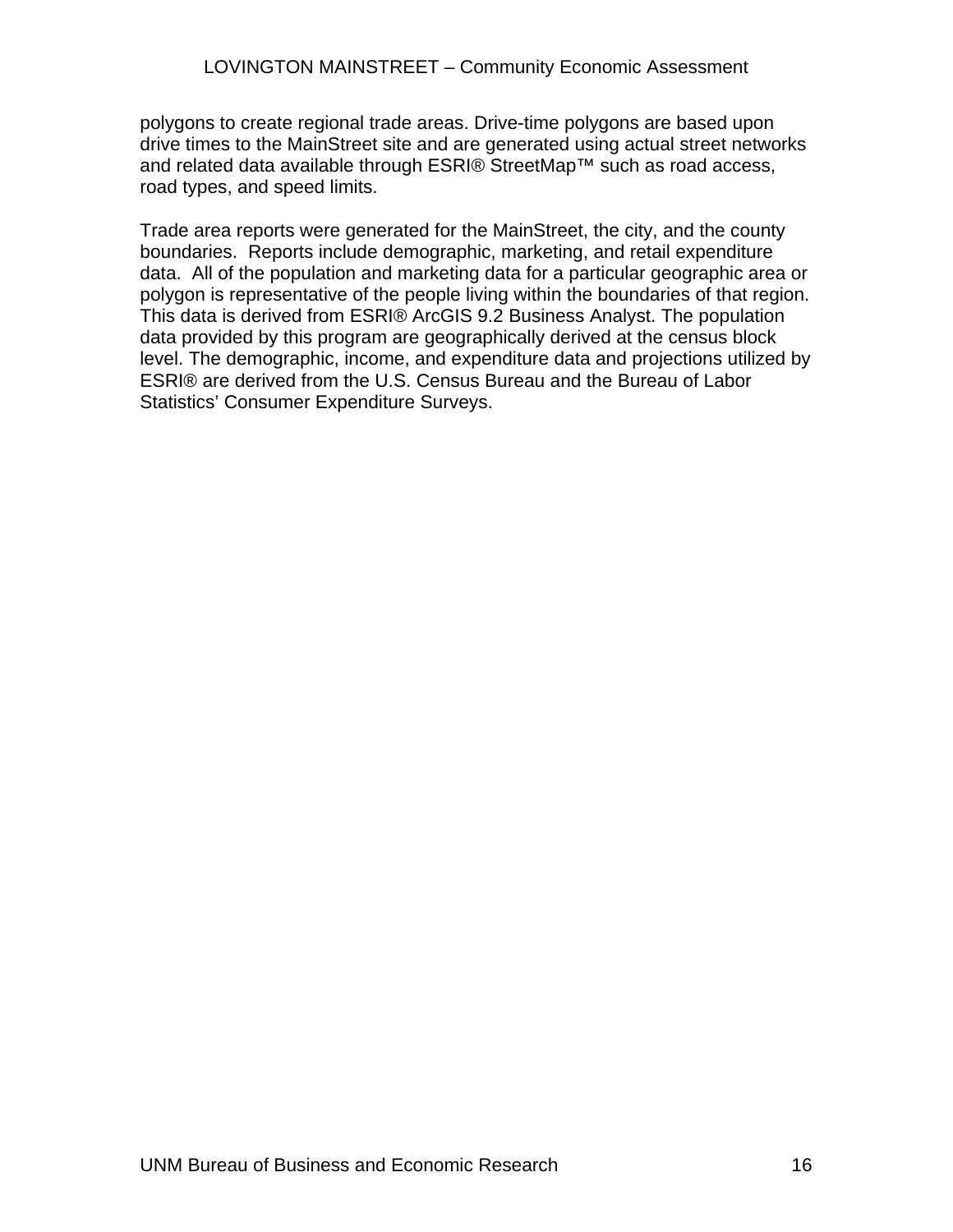### **APPENDIX: TABLES AND FIGURES**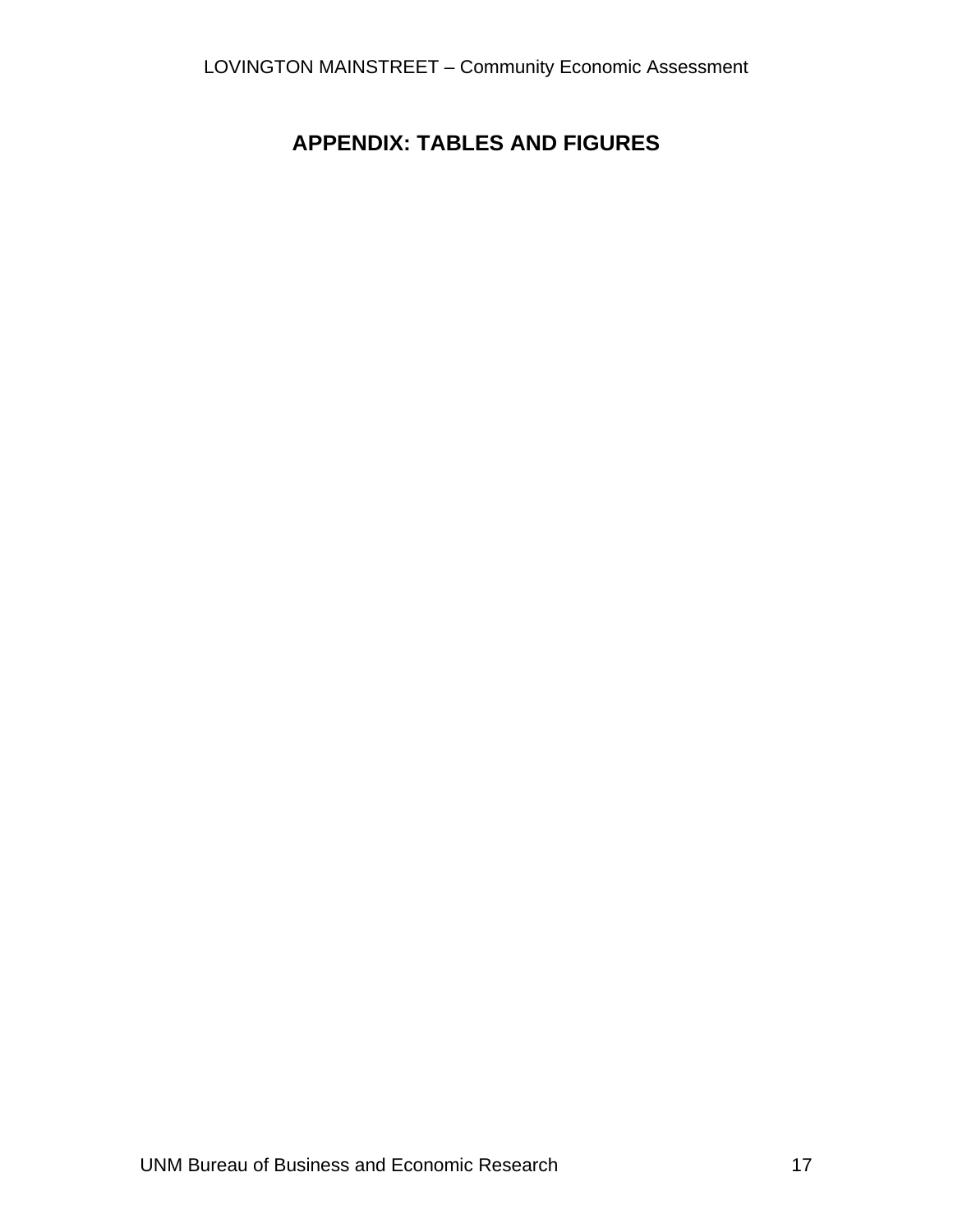#### **TABLE 1: SELECTED DEMOGRAPHIC, HOUSING, AND ECONOMIC CHARACTERISTICS**

|                                                      | <b>MAINSTREET<sup>1</sup></b> | <b>LOVINGTON</b> | <b>LEA COUNTY</b> | <b>NEW MEXICO</b> |
|------------------------------------------------------|-------------------------------|------------------|-------------------|-------------------|
| <b>DEMOGRAPHICS</b>                                  |                               |                  |                   |                   |
| Total Population (2000)                              | $55^2$                        | 9,471            | 55,511            | 1,819,046         |
| Population (2006)                                    | ΝA                            | 9,474            | 56,149            | 1,956,417         |
| 2000-2006 Annual Growth Rate                         | NA                            | 0.01%            | 0.19%             | 1.22%             |
| 2006-2011 Annual Growth Rate                         | <b>NA</b>                     | $-0.09%$         | $-0.07%$          | 1.19%             |
| Total Households (2000)                              | 23                            | 3,291            | 19,699            | 677,971           |
| Households (2006):                                   | ΝA                            | 3,376            | 20,372            | 745,219           |
| 2000-2006 Annual Growth Rate                         | ΝA                            | 0.43%            | 0.56%             | 1.59%             |
| 2006-2011 Annual Growth Rate                         | <b>NA</b>                     | 0.12%            | 0.13%             | 1.40%             |
| Average Household Size (2000 for MS, 2006 for        |                               |                  |                   |                   |
| remainder)                                           | 2.4                           | 2.75             | 2.66              | 2.57              |
| Race and Ethnicity (2000 for MS, 2006 for remainder) |                               |                  |                   |                   |
| White                                                | 22%                           | 60%              | 66%               | 73%               |
| <b>Black</b>                                         | 0%                            | 3%               | 5%                | 2%                |
| American Indian, Eskimo, Aleut                       | 0%                            | 1%               | $1\%$             | 10%               |
| Asian or Pacific Islander<br>Other                   | 0%                            | 0%               | 0%                | 2%<br>16%         |
| Two or More Races                                    | 76%<br>2%                     | 33%<br>3%        | 25%<br>3%         | 3%                |
| Hispanic Origin                                      | 80%                           | 53%              | 42%               | 47%               |
|                                                      |                               |                  |                   |                   |
| Age Distribution (2000 for MS, 2006 for remainder)   |                               |                  |                   |                   |
| Under 19 y/o                                         | 38%                           | 32%              | 30%               | 29%               |
| 20-39 y/o                                            | 29%<br>20%                    | 28%<br>28%       | 27%               | 27%               |
| 40-64 y/o<br>65 y/o and Over                         | 13%                           | 13%              | 30%<br>12%        | 32%<br>12%        |
|                                                      | between 25                    |                  |                   |                   |
| Median Age (2000 for MS, 2006 for remainder)         | and 29 y/o                    | 31.3             | 33.4              | 35.2              |
| <b>INCOME</b>                                        |                               |                  |                   |                   |
| Per Capita Income (2006)                             | <b>NA</b>                     | \$15,782         | \$17,319          | \$21,756          |
| Household Income (2006)                              |                               |                  |                   |                   |
| $<$ \$15,000                                         | 29%                           | 23%              | 21%               | 17%               |
| \$15,000-\$29,999                                    | 43%                           | 23%              | 22%               | 20%               |
| \$30,000-\$49,999                                    | 14%                           | 25%              | 24%               | 22%               |
| \$50,000-\$99,999                                    | 14%                           | 22%              | 25%               | 28%               |
| \$100,000 or more                                    | 0%                            | 7%               | 8%                | 13%               |
| Poverty Rate (2000)                                  | <b>NA</b>                     | 22%              | 21%               | 18%               |
| Median Household Income (2006)                       | \$22,183                      | \$37,579         | \$40,846          | \$41,539          |
| Average Household Income (2006)                      | \$42,939                      | \$50,159         | \$54,021          | \$56,341          |
| Households by Net Worth (2006)<br>$<$ \$15,000       | 38%                           | 38%              | 36%               | 32%               |
| \$15,000-\$49,999                                    | 25%                           | 15%              | 14%               | 14%               |
| \$50,000-\$249,999                                   | 25%                           | 30%              | 30%               | 29%               |
| \$500,000 or more                                    | 13%                           | 17%              | 19%               | 25%               |
| <b>Median Net Worth</b>                              | \$35,000                      | \$39,508         | \$48,479          | \$64,802          |

<sup>1</sup> The shaded cells in the MainStreet column of this table come from the U.S. Census Bureau's 2000 census (SF1 tables). The remaining cells are from ESRI Business Analyst data. See text for details.

<sup>2</sup> In 2000, the Lea County Detention Center was located in the MainStreet district. One hundred seventy-four inmates of the center were counted among the district population, but have not been included in this cell. The center moved outside the district in 2005.

**Source: U.S. Census Bureau Census 2000 and ESRI® ArcGIS 9.2 Business Analyst, using U.S. Bureau of the Census, 2000 Census of Population and Housing. ESRI® forecasts for 2006.**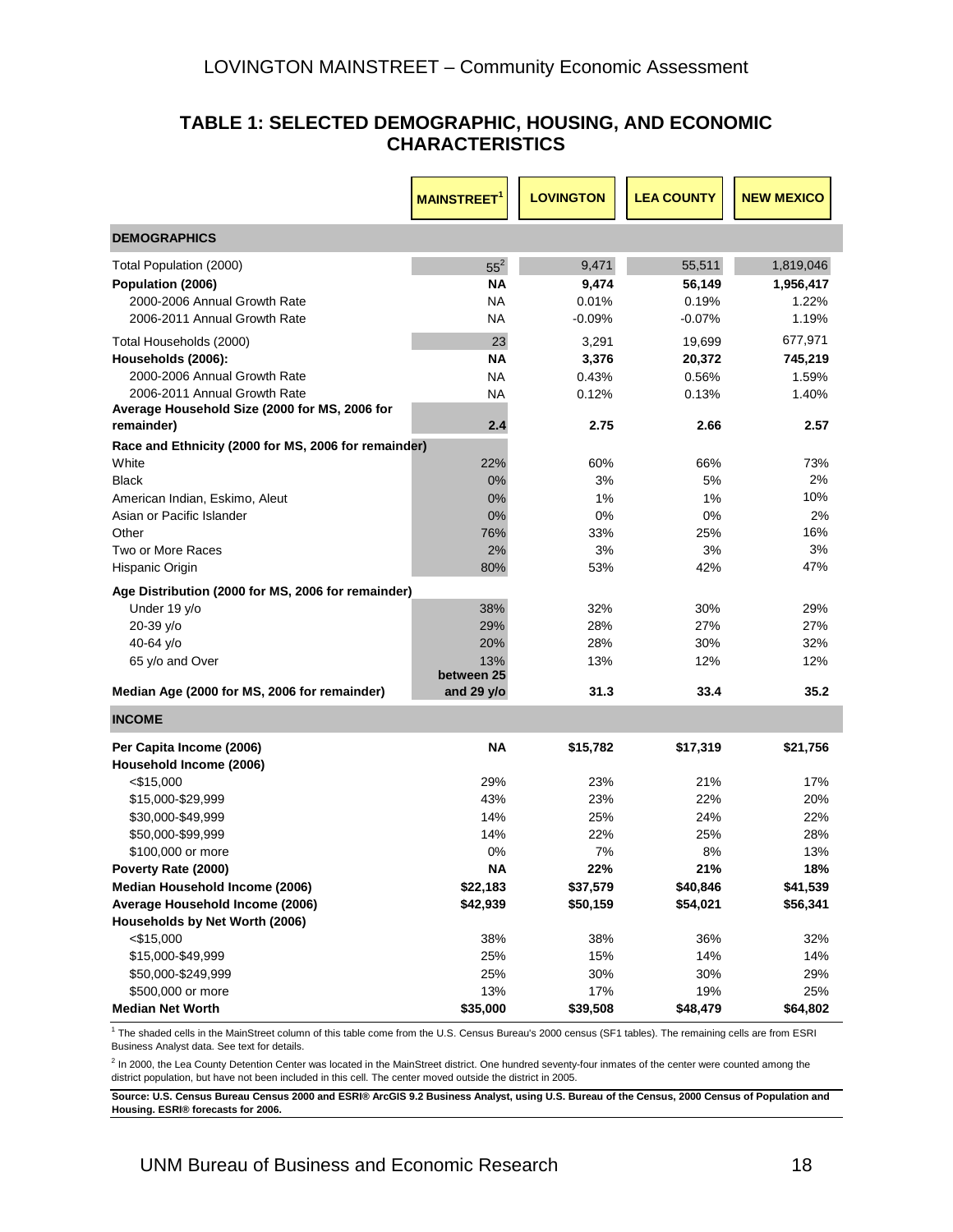#### **TABLE 1: SELECTED DEMOGRAPHIC, HOUSING, AND ECONOMIC CHARACTERISTICS, CONTINUED**

|                                                | <b>MAINSTREET</b> | <b>LOVINGTON</b> | <b>LEA COUNTY</b> | <b>NEW MEXICO</b> |
|------------------------------------------------|-------------------|------------------|-------------------|-------------------|
| <b>LABOR FORCE CHARACTERISTICS</b>             |                   |                  |                   |                   |
| Educational Attainment (2000, 25 y/o and over) | 32                | 5,492            | 33,291            | 1,134,801         |
| No HS Diploma                                  | 46%               | 42%              | 33%               | 21%               |
| <b>High School Degree</b>                      | 21%               | 23%              | 28%               | 27%               |
| Some College or Associate Degree               | 31%               | 25%              | 28%               | 29%               |
| Bachelors Degree or Higher                     | 2%                | 11%              | 12%               | 23%               |
| Employment Status (2000, 16 y/o and over)      | 41                | 6,859            | 40,893            | 1,369,176         |
| Civilian Employed                              | 40%               | 47%              | 50%               | 56%               |
| Civilian Unemployed                            | 6%                | 5%               | 5%                | 4%                |
| In Armed Forces                                | 0%                | 0%               | 0%                | 1%                |
| Not In Labor Force                             | 54%               | 48%              | 45%               | 39%               |
| <b>Employment by Industry (2006)</b>           | 16                | 3,858            | 24,266            | 871,638           |
| Agriculture/Mining                             | 37%               | 29%              | 25%               | 4%                |
| Construction                                   | 3%                | 5%               | 7%                | 9%                |
| Manufacturing                                  | 4%                | 2%               | 2%                | 4%                |
| <b>Wholesale Trade</b>                         | 4%                | 3%               | 4%                | 3%                |
| <b>Retail Trade</b>                            | 10%               | 9%               | 10%               | 11%               |
| <b>Transportation/Utilities</b>                | 1%                | 4%               | 6%                | 4%                |
| Information                                    | 3%                | 1%               | 1%                | 2%                |
| Finance/Insurance/Real Estate                  | 3%                | 2%               | 3%                | 6%                |
| Services                                       | 32%               | 39%              | 38%               | 47%               |
| <b>Public Administration</b>                   | 5%                | 6%               | 6%                | 9%                |
| <b>Employment by Occupation (2006)</b>         | 16                | 3,857            | 24,266            | 871,638           |
| <b>White Collar</b>                            | 26%               | 40%              | 46%               | 58%               |
| Management/Business/Financial                  | 4%                | 7%               | 8%                | 11%               |
| Professional                                   | 8%                | 14%              | 16%               | 23%               |
| Sales                                          | 9%                | 8%               | 10%               | 11%               |
| <b>Administrative Support</b>                  | 6%                | 12%              | 11%               | 13%               |
| Services                                       | 25%               | 19%              | 18%               | 19%               |
| <b>Blue Collar</b>                             | 49%               | 41%              | 36%               | 23%               |
| Farming/Forestry/Fishing                       | 0%                | 2%               | 2%                | 1%                |
| Construction/Extraction                        | 11%               | 17%              | 14%               | 9%                |
| Installation/Maintenance/Repair                | 19%               | 6%               | 7%                | 4%                |
| Production                                     | 5%                | 4%               | 4%                | 4%                |
| <b>Transportation/Material Moving</b>          | 14%               | 13%              | 9%                | 5%                |
| Travel Time to Work (2000)                     | 41                | 3,147            | 19,828            | 759,177           |
| Worked at Home                                 | 6%                | 3%               | 3%                | 4%                |
| 0-19 minutes                                   | 53%               | 58%              | 70%               | 52%               |
| 20 minutes or more                             | 40%               | 39%              | 27%               | 44%               |

<sup>1</sup> The shaded cells in the MainStreet column of this table come from the U.S. Census Bureau's 2000 census (SF1 tables). The remaining cells are from ESRI Business Analyst data. See text for details.

**Source: ESRI® ArcGIS 9.2 Business Analyst, using U.S. Bureau of the Census, 2000 Census of Population and Housing. ESRI® forecasts for 2006.**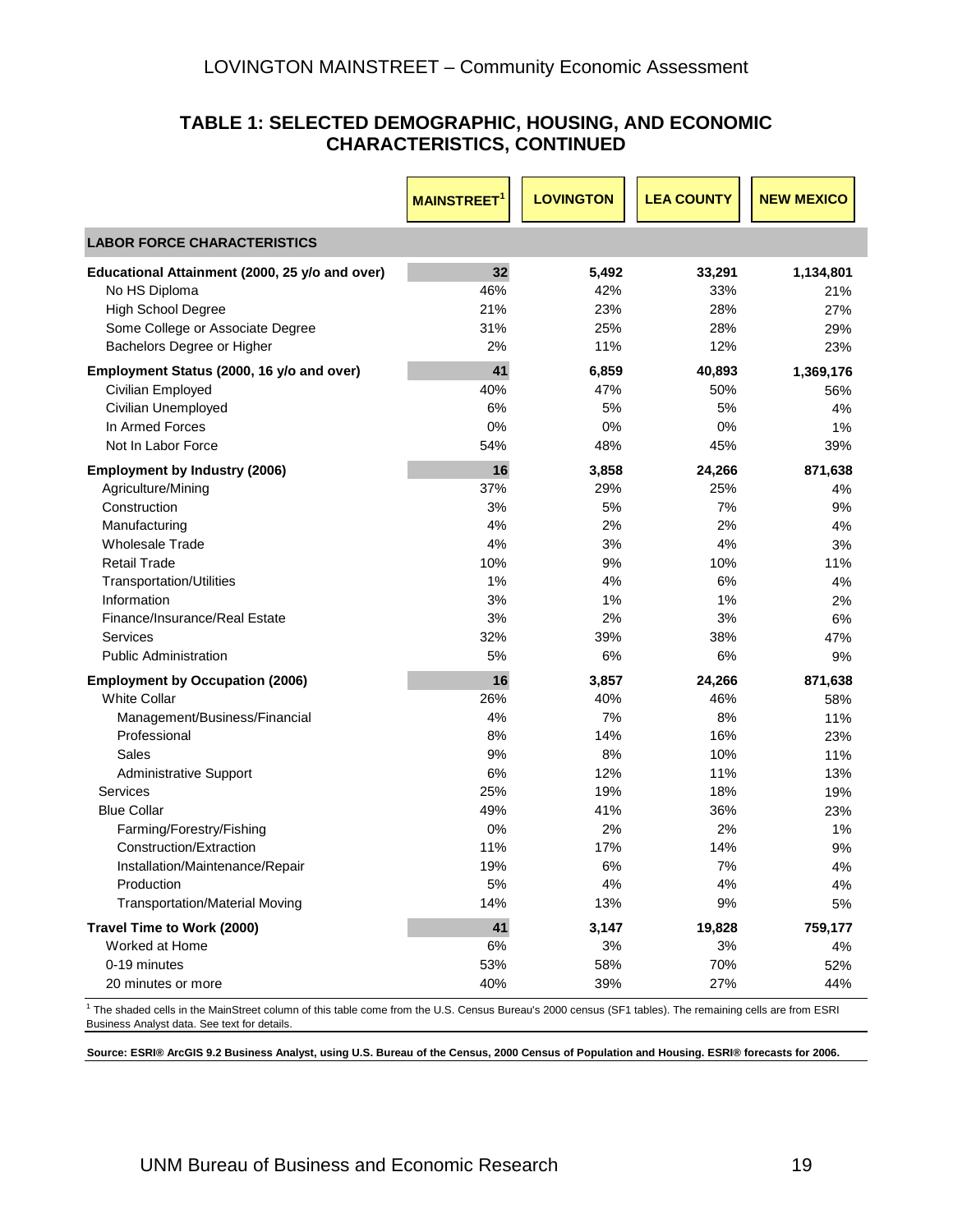

### **FIGURE 1: HOUSING UNIT BUILDING PERMITS ISSUED BETWEEN 2001 AND 2007, LOVINGTON AND TEN NEW MEXICO CITIES INDEX OF PERMITS**

Sources: Lovington permit data is provided to BBER by the New Mexico Construction Industries Division and is processed by BBER's Population Estimates and Projections program. The authors created an index based on ten cities (Albuquerque, Las Cruces, Rio Rancho, Santa Fe, Roswell, Farmington, Alamogordo, Clovis, Hobbs, and Carlsbad) whose building permit data is provided to BBER's Data Bank by individual permit-issuing agencies and the U.S. Census Bureau. Data are compiled by BBER's Data Bank from these sources.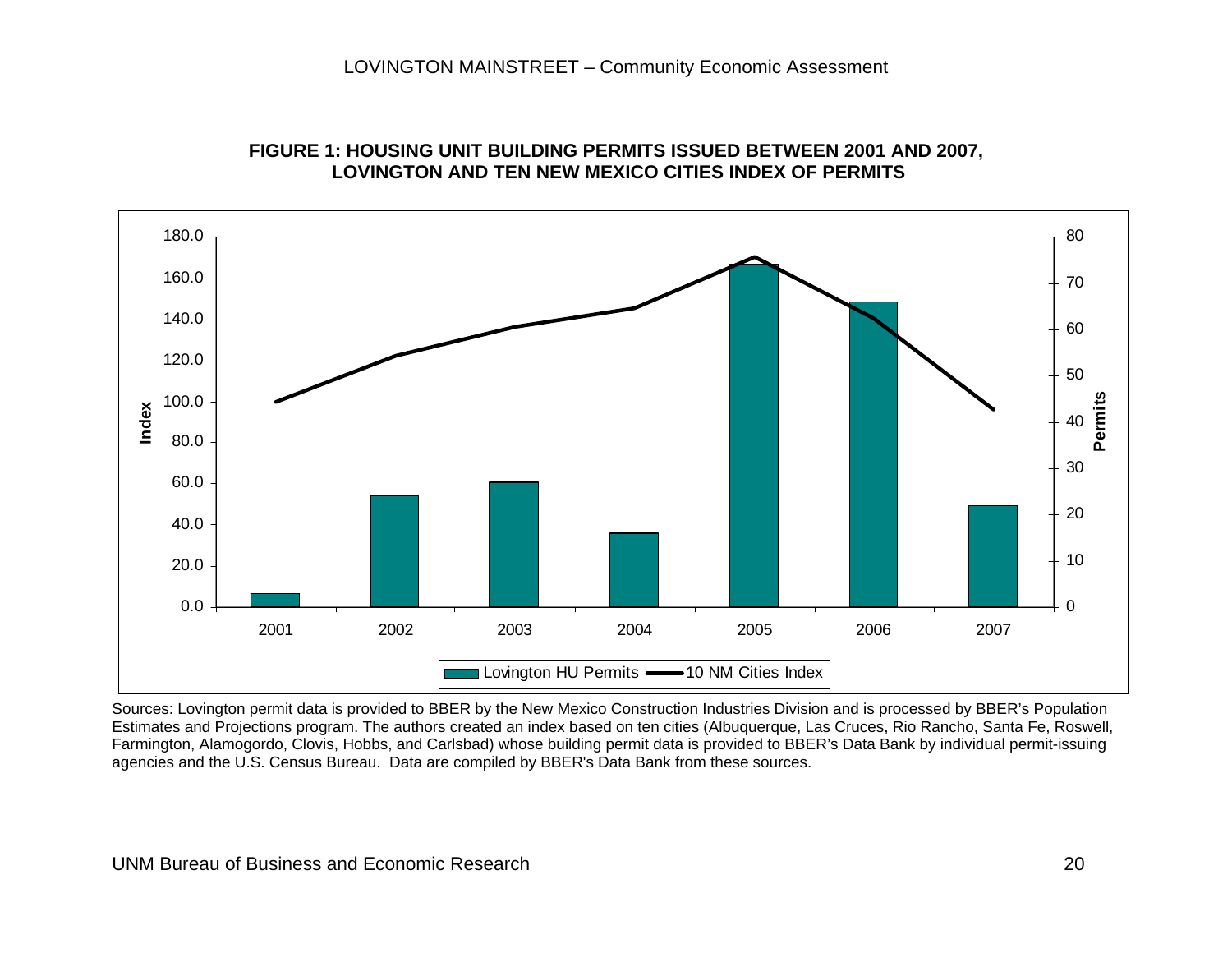

**FIGURE 2: AVERAGE SALE PRICE AND NUMBER OF HOUSES SOLD IN LOVINGTON, 2006 THROUGH 2ND QUARTER 2008**

 Source: the Realtors Association of New Mexico, local boards and associations, the Multiple Listing Service (MLS), and the multi-board MLS; compiled by BBER.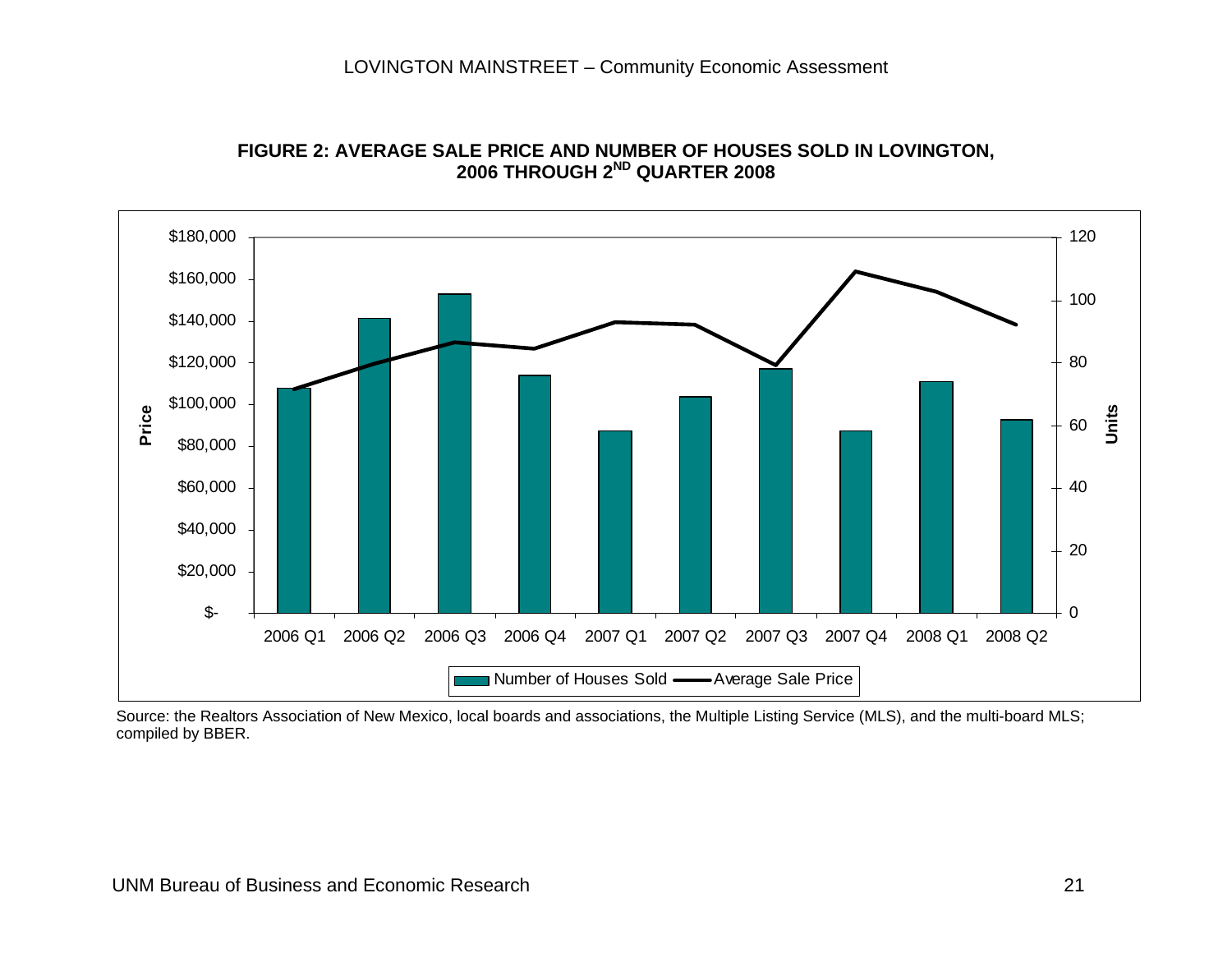

**FIGURE 3: LOVINGTON AND SURROUNDING REGION** 

Source: ESRI® StreetMap™, UNM-BBER

UNM Bureau of Business and Economic Research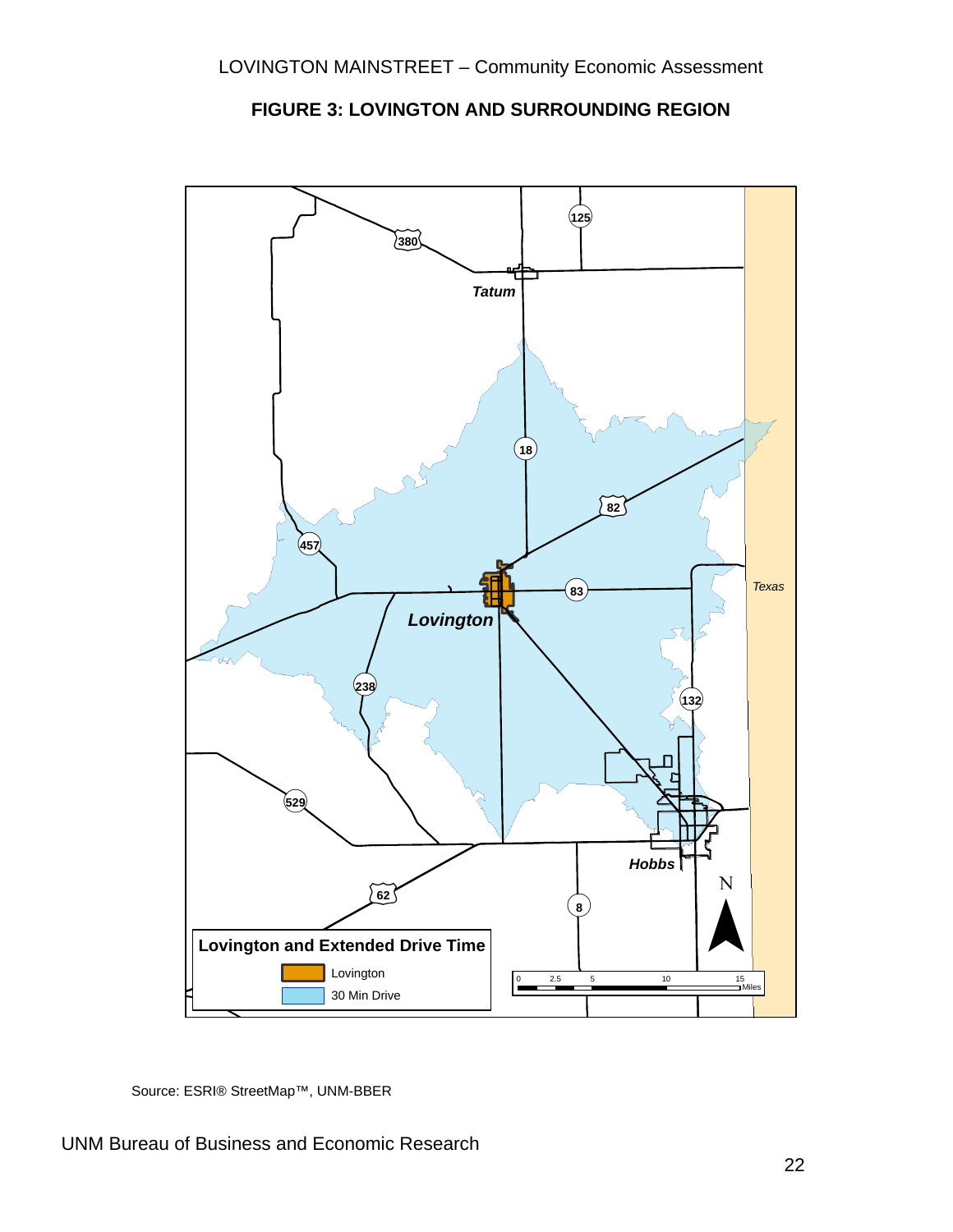### **TABLE 2: LOCATION QUOTIENT: LOVINGTON EMPLOYMENT BY INDUSTRY IN RELATION TO LEA COUNTY AND NEW MEXICO, AND LEA COUNTY EMPLOYMENT BY INDUSTRY IN RELATION TO NEW MEXICO**

|                                                                                                                                                     | <b>LOVINGTON</b>  | <b>LEA COUNTY</b> |                   |
|-----------------------------------------------------------------------------------------------------------------------------------------------------|-------------------|-------------------|-------------------|
|                                                                                                                                                     | <b>LEA COUNTY</b> | <b>NEW MEXICO</b> | <b>NEW MEXICO</b> |
| Agriculture; forestry; fishing and hunting; and mining                                                                                              | 1.18              | 6.12              | 5.17              |
| Agriculture; forestry; fishing and hunting                                                                                                          | 0.82              | 1.20              | 1.47              |
| Mining                                                                                                                                              | 1.25              | 11.65             | 9.33              |
| Construction                                                                                                                                        | 0.78              | 0.62              | 0.79              |
| <b>Manufacturing</b>                                                                                                                                | 0.74              | 0.40              | 0.54              |
| <b>Wholesale trade</b>                                                                                                                              | 0.68              | 0.81              | 1.19              |
| <b>Retail trade</b>                                                                                                                                 | 0.92              | 0.90              | 0.98              |
| Transportation and warehousing; and utilities                                                                                                       | 0.69              | 0.98              | 1.42              |
| Transportation and warehousing                                                                                                                      | 0.85              | 0.90              | 1.06              |
| <b>Utilities</b>                                                                                                                                    | 0.49              | 1.20              | 2.47              |
| <b>Information</b>                                                                                                                                  | 1.35              | 0.62              | 0.46              |
| Finance; insurance; real estate and rental and leasing                                                                                              | 0.53              | 0.30              | 0.58              |
| Finance and insurance                                                                                                                               | 0.72              | 0.34              | 0.47              |
| Real estate and rental and leasing                                                                                                                  | 0.33              | 0.25              | 0.77              |
| Professional; scientific; management; administrative; and waste management services                                                                 | 0.96              | 0.46              | 0.48              |
| Professional; scientific; and technical services                                                                                                    | 0.90              | 0.28              | 0.31              |
| Management of companies and enterprises                                                                                                             | 0.00              | 0.00              | 0.00              |
| Administrative and support and waste management services                                                                                            | 1.00              | 0.82              | 0.82              |
| <b>Educational; health and social services</b>                                                                                                      | 1.09              | 1.03              | 0.95              |
| <b>Educational services</b>                                                                                                                         | 1.20              | 1.13              | 0.94              |
| Health care and social assistance                                                                                                                   | 0.98              | 0.93              | 0.95              |
| Arts; entertainment; recreation; accommodation and food services                                                                                    | 1.04              | 0.69              | 0.67              |
| Arts; entertainment; and recreation                                                                                                                 | 0.86              | 0.44              | 0.51              |
| Accommodation and food services                                                                                                                     | 1.07              | 0.77              | 0.72              |
| Other services (except public administration)                                                                                                       | 1.23              | 1.60              | 1.30              |
| <b>Public administration</b>                                                                                                                        | 1.06              | 0.67              | 0.63              |
| Source: Census 2000 Summary File 3 (SF 3) - Sample Data; P49. Universe: Employed civilian population 16 years and over. Calculations by BBER, 2008. |                   |                   |                   |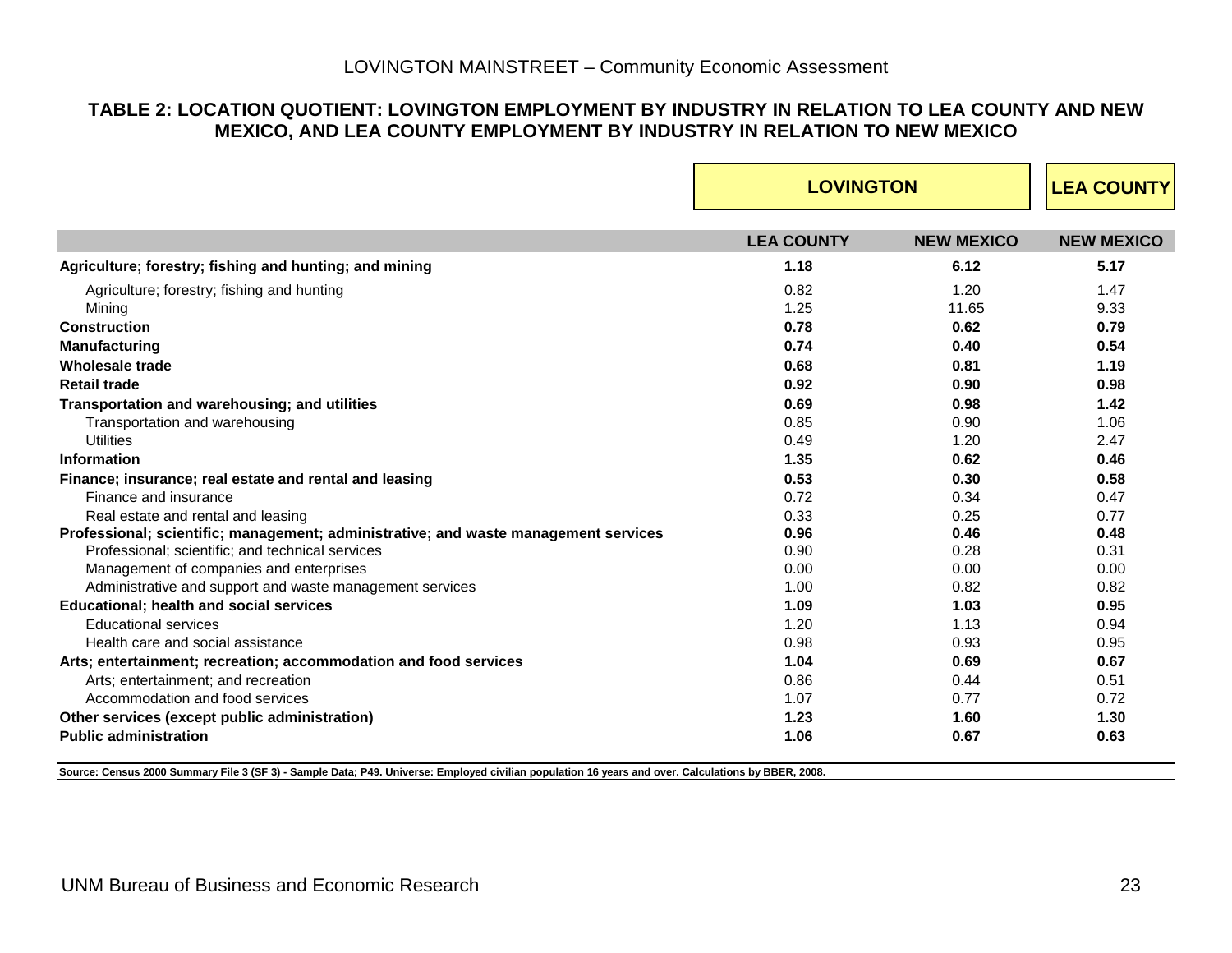### **TABLE 3: LOCATION QUOTIENT: LOVINGTON EMPLOYMENT BY OCCUPATION IN RELATION TO LEA COUNTY AND NEW MEXICO, AND LEA COUNTY EMPLOYMENT BY OCCUPATION IN RELATION TO NEW MEXICO**

|                                                                               | <b>LOVINGTON</b>  | <b>LEA COUNTY</b> |                   |
|-------------------------------------------------------------------------------|-------------------|-------------------|-------------------|
|                                                                               | <b>LEA COUNTY</b> | <b>NEW MEXICO</b> | <b>NEW MEXICO</b> |
| Management; professional; and related occupations                             | 0.85              | 0.62              | 0.74              |
| Management; business; and financial operations occupations                    | 0.70              | 0.56              | 0.79              |
| Management occupations; except farmers and farm managers                      | 0.78              | 0.67              | 0.85              |
| Farmers and farm managers                                                     | 0.41              | 0.70              | 1.74              |
| Business and financial operations occupations                                 | 0.61              | 0.29              | 0.48              |
| Business operations specialists                                               | 0.00              | 0.00              | 0.35              |
| <b>Financial specialists</b>                                                  | 0.94              | 0.57              | 0.60              |
| Professional and related occupations                                          | 0.94              | 0.66              | 0.71              |
| Computer and mathematical occupations                                         | 0.00              | 0.00              | 0.26              |
| Architecture and engineering occupations                                      | 0.88              | 0.42              | 0.48              |
| Architects; surveyors; cartographers; and engineers                           | 0.56              | 0.22              | 0.39              |
| Drafters; engineering; and mapping technicians                                | 1.22              | 0.81              | 0.67              |
| Life; physical; and social science occupations                                | 1.46              | 0.41              | 0.28              |
| Community and social services occupations                                     | 0.61              | 0.56              | 0.92              |
| Legal occupations                                                             | 1.33              | 0.62              | 0.46              |
| Education; training; and library occupations                                  | 1.22              | 1.14              | 0.94              |
| Arts; design; entertainment; sports; and media occupations                    | 0.90              | 0.43              | 0.48              |
| Healthcare practitioners and technical occupations                            | 0.65              | 0.58              | 0.89              |
| Health diagnosing and treating practitioners and technical occupations        | 0.48              | 0.44              | 0.93              |
| Health technologists and technicians                                          | 1.13              | 0.90              | 0.80              |
| <b>Service occupations</b>                                                    | 1.11              | 1.06              | 0.96              |
| Healthcare support occupations                                                | 1.11              | 1.24              | 1.12              |
| Protective service occupations                                                | 1.17              | 1.17              | 1.00              |
| Fire fighting; prevention; and law enforcement workers; including supervisors | 1.22              | 1.59              | 1.30              |
| Other protective service workers; including supervisors                       | 0.99              | 0.59              | 0.59              |
| Food preparation and serving related occupations                              | 1.02              | 0.91              | 0.90              |
| Building and grounds cleaning and maintenance occupations                     | 1.32              | 1.12              | 0.85              |
| Personal care and service occupations                                         | 1.02              | 1.08              | 1.07              |
| Sales and office occupations                                                  | 0.85              | 0.76              | 0.89              |
| Sales and related occupations                                                 | 0.70              | 0.66              | 0.94              |
| Office and administrative support occupations                                 | 0.99              | 0.84              | 0.85              |
| Farming; fishing; and forestry occupations                                    | 1.00              | 1.64              | 1.64              |

UNM Bureau of Business and Economic Research 24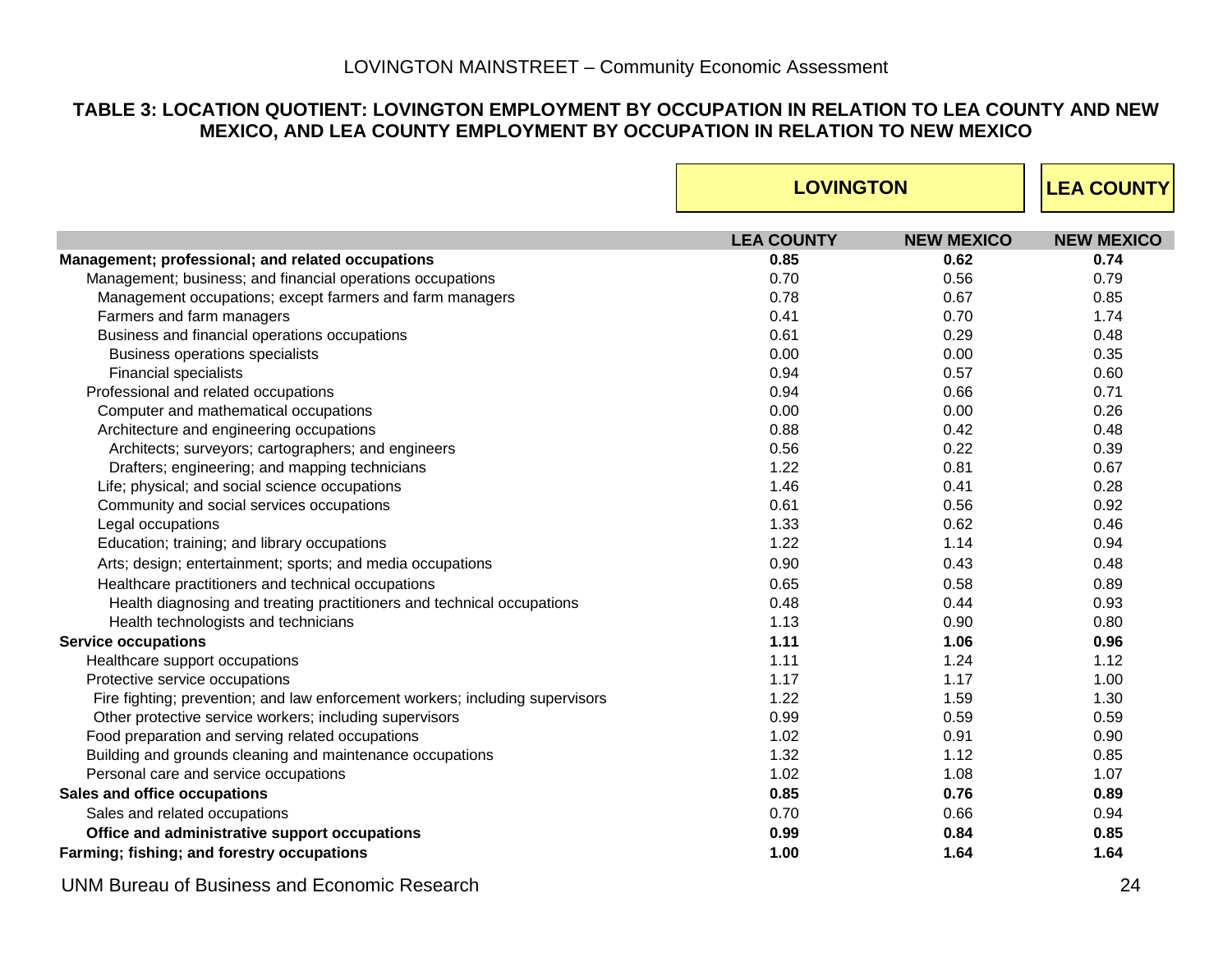#### **TABLE 3: LOCATION QUOTIENT: LOVINGTON EMPLOYMENT BY OCCUPATION IN RELATION TO LEA COUNTY AND NEW MEXICO, AND LEA COUNTY EMPLOYMENT BY OCCUPATION IN RELATION TO NEW MEXICO, CONTINUED**

|                                                                                                                                                                                | <b>LOVINGTON</b>  | <b>LEA COUNTY</b> |                   |
|--------------------------------------------------------------------------------------------------------------------------------------------------------------------------------|-------------------|-------------------|-------------------|
|                                                                                                                                                                                | <b>LEA COUNTY</b> | <b>NEW MEXICO</b> | <b>NEW MEXICO</b> |
| Construction; extraction; and maintenance occupations                                                                                                                          | 1.14              | 1.84              | 1.61              |
| Construction and extraction occupations                                                                                                                                        | 1.30              | 2.13              | 1.65              |
| Supervisors; construction and extraction workers                                                                                                                               | 0.58              | 1.31              | 2.27              |
| Construction trades workers                                                                                                                                                    | 0.87              | 0.61              | 0.70              |
| <b>Extraction workers</b>                                                                                                                                                      | 1.91              | 21.80             | 11.42             |
| Installation; maintenance; and repair occupations                                                                                                                              | 0.88              | 1.37              | 1.55              |
| Production; transportation; and material moving occupations                                                                                                                    | 1.18              | 1.72              | 1.46              |
| Production occupations                                                                                                                                                         | 0.89              | 1.04              | 1.16              |
| Transportation and material moving occupations                                                                                                                                 | 1.36              | 2.36              | 1.74              |
| Supervisors; transportation and material moving workers                                                                                                                        | 1.10              | 1.57              | 1.42              |
| Aircraft and traffic control occupations                                                                                                                                       | 0.00              | 0.00              | 0.14              |
| Motor vehicle operators                                                                                                                                                        | 1.02              | 1.55              | 1.51              |
| Rail; water and other transportation occupations                                                                                                                               | 1.57              | 1.72              | 1.10              |
| Material moving workers<br>Source: Census 2000 Summary File 3 (SF 3) - Sample Data; P49. Universe: Employed civilian population 16 years and over. Calculations by BBER, 2008. | 1.71              | 4.03              | 2.36              |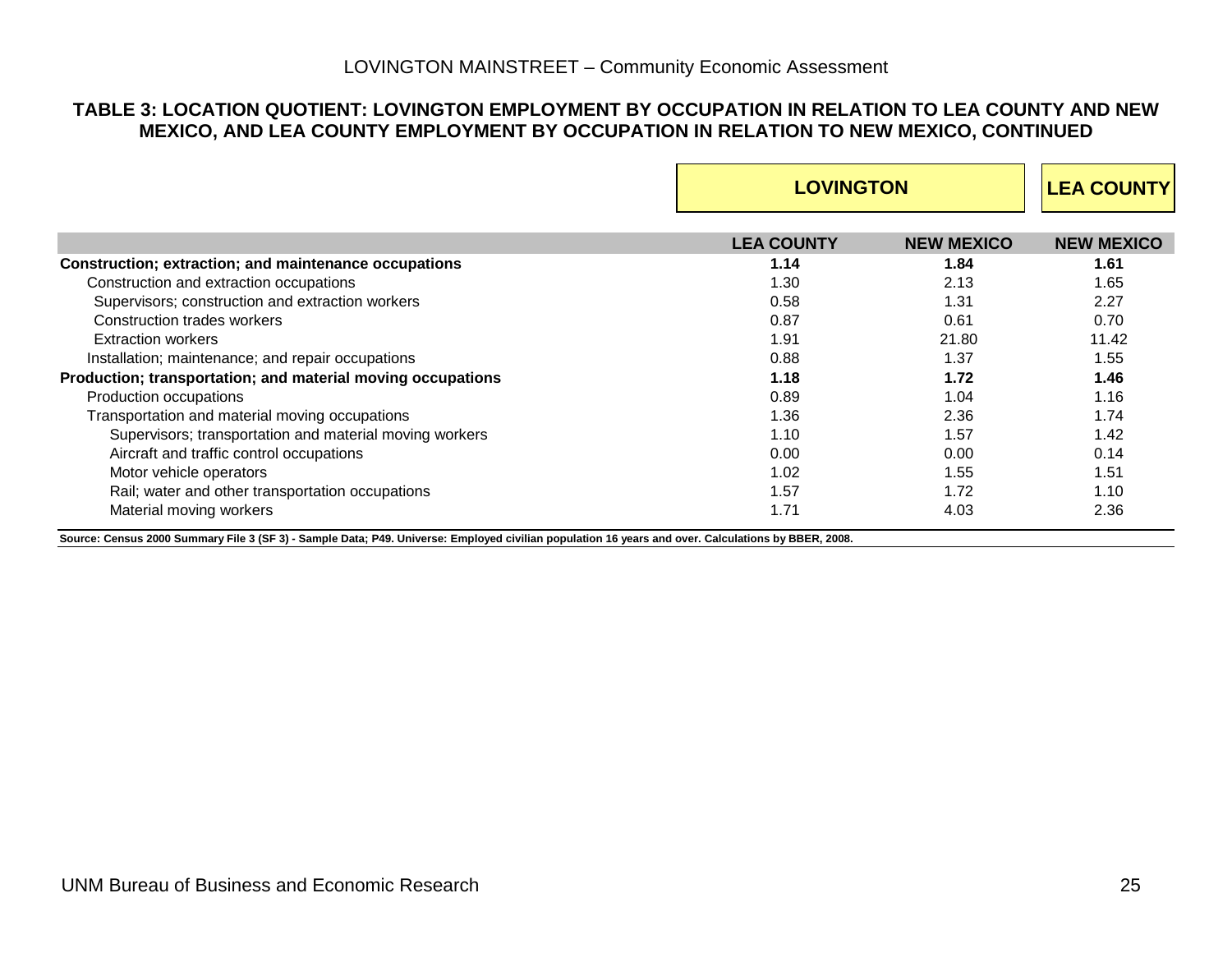



Source: State of New Mexico Taxation & Revenue Department Combined Reporting System; Report No. 80 -- NAICS Code Version; calculations by BBER, 2009.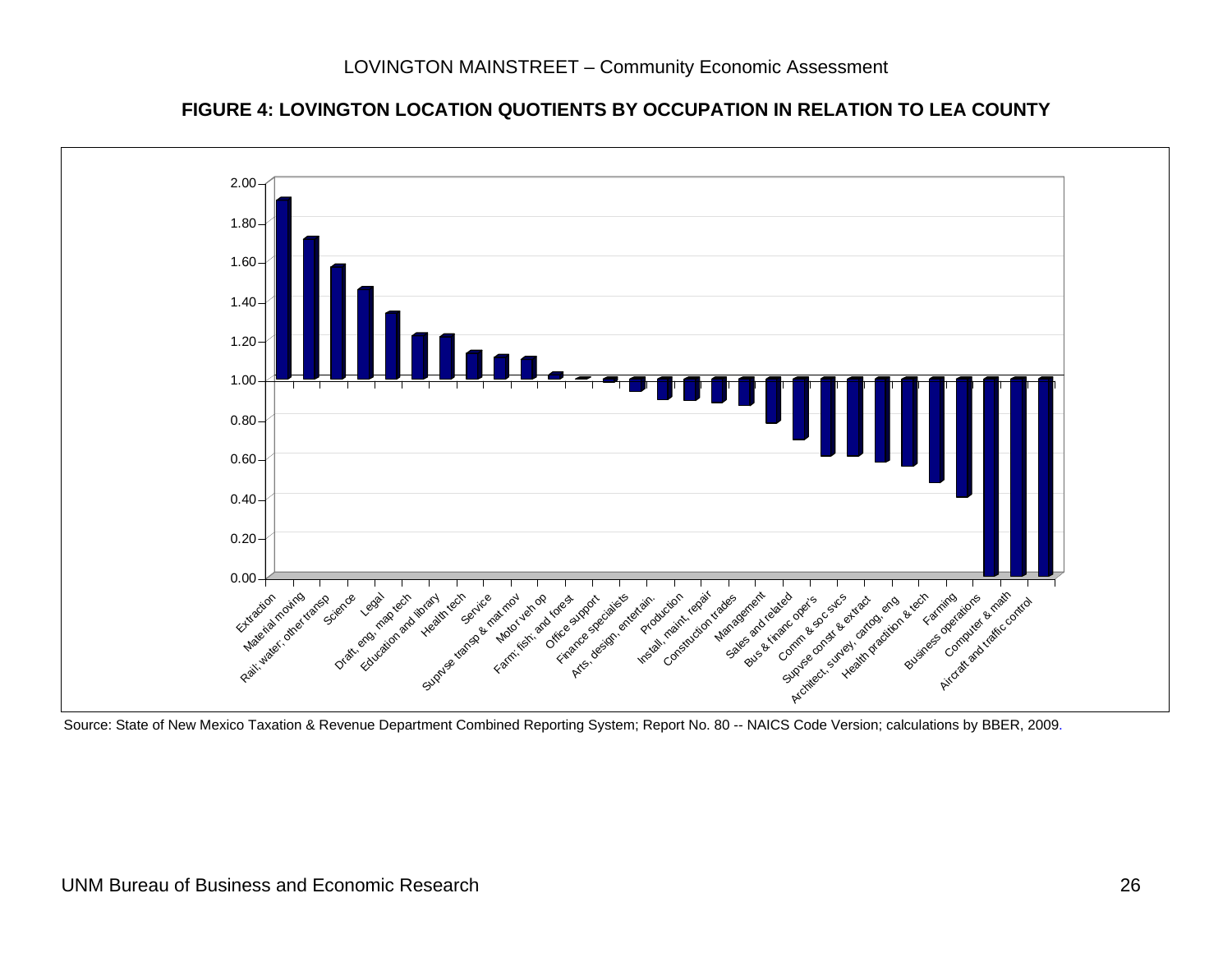#### **TABLE 4: LOCATION QUOTIENT: LOVINGTON EMPLOYMENT BY BUSINESS OWNERSHIP TYPE IN RELATION TO LEA COUNTY AND NEW MEXICO, AND LEA COUNTY EMPLOYMENT BY BUSINESS OWNERSHIP TYPE IN RELATION TO NEW MEXICO**

|                                                        |                   | <b>LOVINGTON</b>  |                   |  |
|--------------------------------------------------------|-------------------|-------------------|-------------------|--|
|                                                        | <b>LEA COUNTY</b> | <b>NEW MEXICO</b> | <b>NEW MEXICO</b> |  |
| Private for-profit wage and salary workers             | 0.96              | 1.08              | 1.13              |  |
| Employee of private company                            | 0.97              | 1.10              | 1.13              |  |
| Self-employed in own incorporated business             | 0.68              | 0.77              | 1.13              |  |
| Private not-for-profit wage and salary workers         | 1.06              | 0.79              | 0.75              |  |
| <b>Local government workers</b>                        | 0.88              | 0.95              | 1.08              |  |
| <b>State government workers</b>                        | 1.31              | 1.04              | 0.79              |  |
| <b>Federal government workers</b>                      | 0.98              | 0.21              | 0.22              |  |
| Self-employed workers in own not incorporated business | 1.21              | 1.15              | 0.96              |  |
| <b>Unpaid family workers</b>                           | 1.09              | 1.64              | 1.51              |  |

**Source: Census 2000 Summary File 3 (SF 3) - Sample Data; P49. Universe: Employed civilian population 16 years and over. Calculations by BBER, 2008.**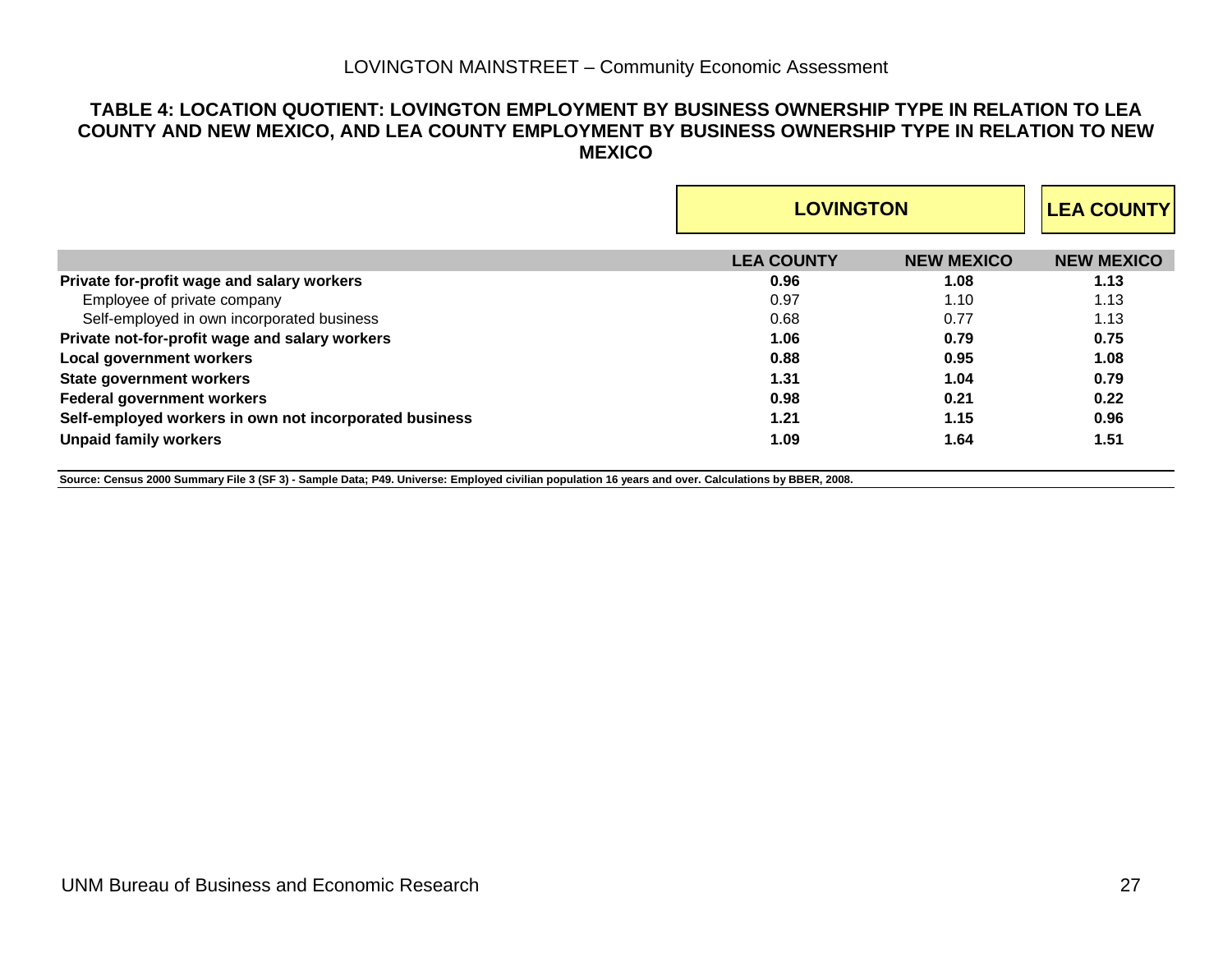### **TABLE 5: LOVINGTON TAXABLE GROSS RECEIPTS AND PULL FACTORS, 2007**

| <b>LOVINGTON</b>                              |            |            | <b>LOVINGTON TAXABLE GROSS RECEIPTS AND</b><br><b>FOOD &amp; MED DEDUCTIONS</b> |                |                                                         |                |       | <b>PULL FACTOR<sup>2</sup></b> |      |          |                |                                     | <b>NET GAIN/LOSS<sup>2</sup></b> |                |                |
|-----------------------------------------------|------------|------------|---------------------------------------------------------------------------------|----------------|---------------------------------------------------------|----------------|-------|--------------------------------|------|----------|----------------|-------------------------------------|----------------------------------|----------------|----------------|
| 2007                                          | Q1         | Q2         | Q <sub>3</sub>                                                                  | Q <sub>4</sub> | <b>TOTAL</b>                                            | Q <sub>1</sub> | Q2    | Q3                             |      | Q4 TOTAL | Q <sub>1</sub> | Q2                                  | Q <sub>3</sub>                   | Q <sub>4</sub> | <b>TOTAL</b>   |
| Mining                                        | 5.649.604  | 6.078.177  | 5.085.985                                                                       | 2.951.095      | 19.764.861                                              | 235%           | 271%  | 200%                           | 135% | 210%     | 3.240.608      | 3.834.587                           | 2.538.690                        | 757.153        | 10.371.039     |
| <b>Utilities</b>                              | 3.134.783  | 844,462.   | 1.777.193                                                                       | 2.037.051      | 8,793,490                                               | 119%           | 92%   | 85%                            | 96%  | 99%      | 501.768        | (156, 245)                          | (316, 806)                       | (75, 612)      | (46, 894)      |
| <b>Construction</b>                           | 6.231.092  | 4.549.968  | 6.900.821                                                                       | 5.200.115      | 22.881.997                                              | 84%            | 56%   | 79%                            | 60%  | 69%      | (1,152,979)    | (3.616.145)                         | (1,809,635)                      | (3,497,352)    | (10,076,110)   |
| <b>Manufacturing</b>                          | 793,740    | 776.111    | 421.576                                                                         | 590.828        | 2.582.254                                               | 60%            | 45%   | 27%                            | 38%  | 42%      | (530, 317)     | (929, 734)                          | (1, 124, 200)                    | (963, 614)     | (3,547,866)    |
| <b>Wholesale Trade</b>                        | 6,199,788  | 9.016.865  | 6.700.666                                                                       | 6,671,22       | 28,588,540                                              | 203%           | 330%  | 219%                           | 233% | 244%     | 3,152,864      | 6.280.556                           | 3,634,314                        | 3,812,217      | 16,879,951     |
| <b>Machinery, Equip, Supplies Wholesalers</b> | 4,520,918  | 7.171.488  | 4.606.535                                                                       | 4,795,956      | 21,094,896                                              | 813%           | 1382% | 850%                           | 977% | 1001%    | 3,964,933      | 6.652.744                           | 4,064,539                        | 4,305,033      | 18,987,249     |
| <b>Retail Trade</b>                           | 11.935.172 | 11.868.083 | 12,393,617                                                                      | 12.347.043     | 48.543.916                                              | 80%            | 70%   | 77%                            | 70%  | 74%      | (3,000,634)    | (5.128.334)                         | (3,712,324)                      | (5,362,791)    | (17, 204, 083) |
| <b>Transportation and Warehousing</b>         | 294,166    | 584.721    | 475.689                                                                         | 486,282        | 1,840,857                                               | 60%            | 85%   | 71%                            | 74%  | 73%      | (196.132)      | (106.472)                           | (195, 869)                       | (174, 868)     | (673, 340)     |
| Information                                   | 855,603    | 1.088.938  | 1,010,117                                                                       | 676.439        | 3.631.097                                               | 88%            | 80%   | 82%                            | 54%  | 76%      | (113, 632)     | (265, 617)                          | (218, 191)                       | (577, 913)     | (1, 175, 353)  |
| Finance and Insurance <sup>3</sup>            | 973.745    | 1.636.262  | 969.058                                                                         | .193.022       | 4.772.087                                               | 280%           | 426%  | 270%                           | 271% | 312%     | 626.374        | .252.338                            | 610.278                          | 752.992        | 3.241.983      |
| <b>Real Estate and Rental and Leasing</b>     | 529,240    | 421.735    | 875.592                                                                         | 509.713        | 2.336.281                                               | 64%            | 45%   | 101%                           | 53%  | 65%      | (299, 258)     | (510,090)                           | 5,139                            | (451, 849)     | (1,256,058)    |
| Professional, Scientific, and Tech Svcs       | 776,244    | 887,774    | 1,107,959                                                                       | 893,601        | 3,665,578                                               | 15%            | 18%   | 27%                            | 20%  | 19%      | (4, 449, 493)  | $(4, 144, 366)$ $(3, 042, 915)$     |                                  | (3,681,131)    | (15, 317, 905) |
| Admin, Support, Waste Mgt & Remed Svcs        | 43.614     | 59.250     | 33.097                                                                          | 51,909         | 187.870                                                 | 3%             | 4%    | 2%                             | 5%   | 3%       |                | (1,459,997) (1,411,070) (1,722,386) |                                  | (987, 259)     | (5,580,713)    |
| <b>Educational Services</b>                   | 17,815     | 3.868      | 11.683                                                                          | 16,227         | 49,593                                                  | 10%            | 2%    | 6%                             | 9%   | 7%       | (152, 355)     | (208, 818)                          | (183, 599)                       | (161, 663)     | (706, 435)     |
| <b>Health Care and Social Assistance</b>      | 1.141.398  | .308.581   | 1.231.365                                                                       | 1,095,798      | 4.777.142                                               | 42%            | 47%   | 48%                            | 40%  | 44%      | (1.583.162)    | (1.458.926)                         | (1.308.996)                      | .668.630       | (6,019,713)    |
| <b>Ambulatory Health Care Services</b>        | 317,547    | 627.920    | 659.252                                                                         | 529.328        | 2.134.047                                               | 30%            | 59%   | 68%                            | 54%  | 52%      | (728.075)      | (440.395)                           | (309.628)                        | (458.138)      | (1,936,236)    |
| Hospitals                                     | 646.049    | 413.553    | 352.903                                                                         | 332.860        | 1.745.366                                               | 81%            | 50%   | 46%                            | 41%  | 55%      | (152.191)      | (407.119)                           | (412.067)                        | (476, 937)     | (1,448,315)    |
| <b>Accommodation and Food Services</b>        | 2,395,620  | 3.481.479  | 2,332,281                                                                       | 2,996,702      | 11,206,082                                              | 76%            | 96%   | 64%                            | 88%  | 81%      | (747, 622)     | (152, 772)                          | (1,313,792)                      | (418, 314)     | (2,632,500)    |
| <b>Full-Service Restaurants</b>               | 1.855.277  | 2,907,417  | 1,886,115                                                                       | 2.271.966      | 8,920,776                                               | 93%            | 129%  | 85%                            | 107% | 104%     | (146, 412)     | 652.269                             | (335, 944)                       | 158.432        | 328,345        |
| Other Services (exc Pub Admin)                | 7,003,211  | 8.630.747  | 6,702,371                                                                       | 9,649,083      | 31,985,410                                              | 112%           | 130%  | 100%                           | 147% | 122%     | 777,221        | 2.006.717                           | (19, 467)                        | 3,086,867      | 5,851,338      |
| Automotive Repair and Maintenance             | 607,697    | 718,277    | 857,102                                                                         | 808,568        | 2,991,645                                               | 103%           | 111%  | 103%                           | 126% | 110%     | 19,207         | 69,000                              | 26,220                           | 165,836        | 280,262        |
| Personal and Hshld Goods Repair and Maint     | 132,179    | 126,300    | 129,080                                                                         | 219,872        | 607.431                                                 | 53%            | 42%   | 45%                            | 72%  | 53%      | (119, 357)     | (176,348)                           | (158,372)                        | (87, 616)      | (541, 693)     |
| Personal and Laundry Services                 | 68,697     | 86,148     | 70,019                                                                          | 138,332        | 363,196                                                 | 16%            | 19%   | 17%                            | 31%  | 21%      | (373, 075)     | (378, 274)                          | (349, 452)                       | (303,600)      | (1,404,400)    |
| <b>TOTAL</b>                                  |            |            |                                                                                 |                | 58.984.067 57.769.879 52.916.846 67.290.583 236.961.374 | 109%           | 100%  | 93%                            | 117% | 105%     | 5,102,402      | 233.517                             | $-3,934,687$                     | 9.597.750      | 10.998.982     |

 $1$  All data in this table combines gross receipts for both the city of Lovington and Lovington Industrial Park.

<sup>2</sup> Calculated using U.S. Census decennial data for 1999 and inflated using Bureau of Economic Analysis data for Lea County. See Explanation of Tables section for more detail about how pull factors and net gain/loss are ca

3 In the fourth quarter of 2007, taxable gross receipts for this sector were over \$16 million. In seeking an explanation for this figure, BBER learned that it was not an error, but was unable to discover an explanation for previous years were more in line with the preceding quarters in those years, BBER replaced the 2007 fourth quarter receipts with the average of the receipts from the first three quarters of 2007.

Data is classified by North American Industry Classification System (NAICS). Two-digit NAICS sectors are shown in bold; non-bold, indented rows represent more detail (i.e., 3-, 4-, 5-, or 6.-digit NAICS) for a sector. Sect because sectors that have zero taxable gross receipts for all four quarters are not shown. Sub-sectors are not nested in sectors, and not all sub-sectors are shown; therefore, subsectors do not sum to sector totals.

**Source: State of New Mexico Taxation and Revenue Department Combined Reporting System; Report No. 80 -- NAICS Code Version; Calculations by BBER, 2009.**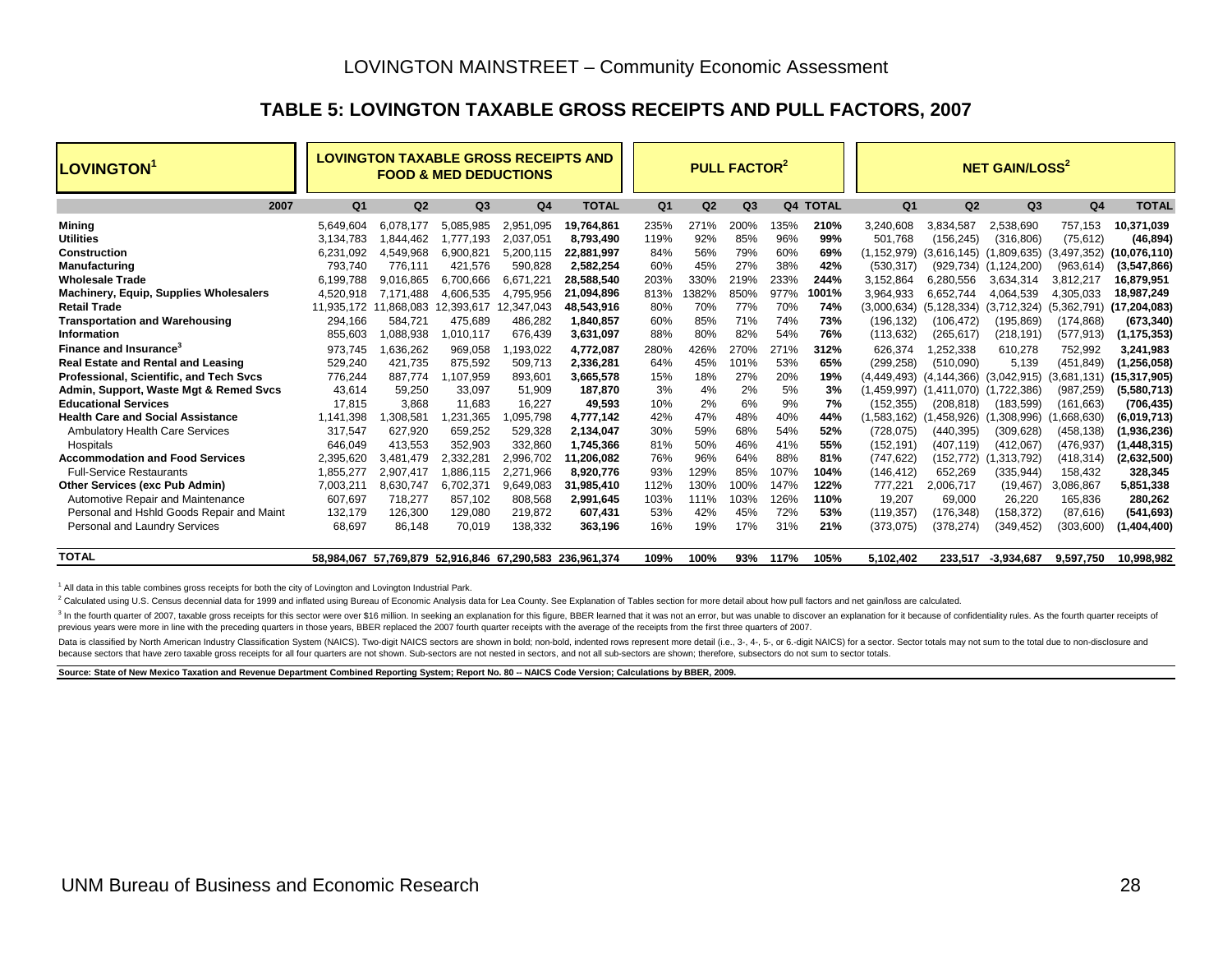



Source: State of New Mexico Taxation & Revenue Department Combined Reporting System; Report No. 80 -- NAICS Code Version; calculations by BBER, 2009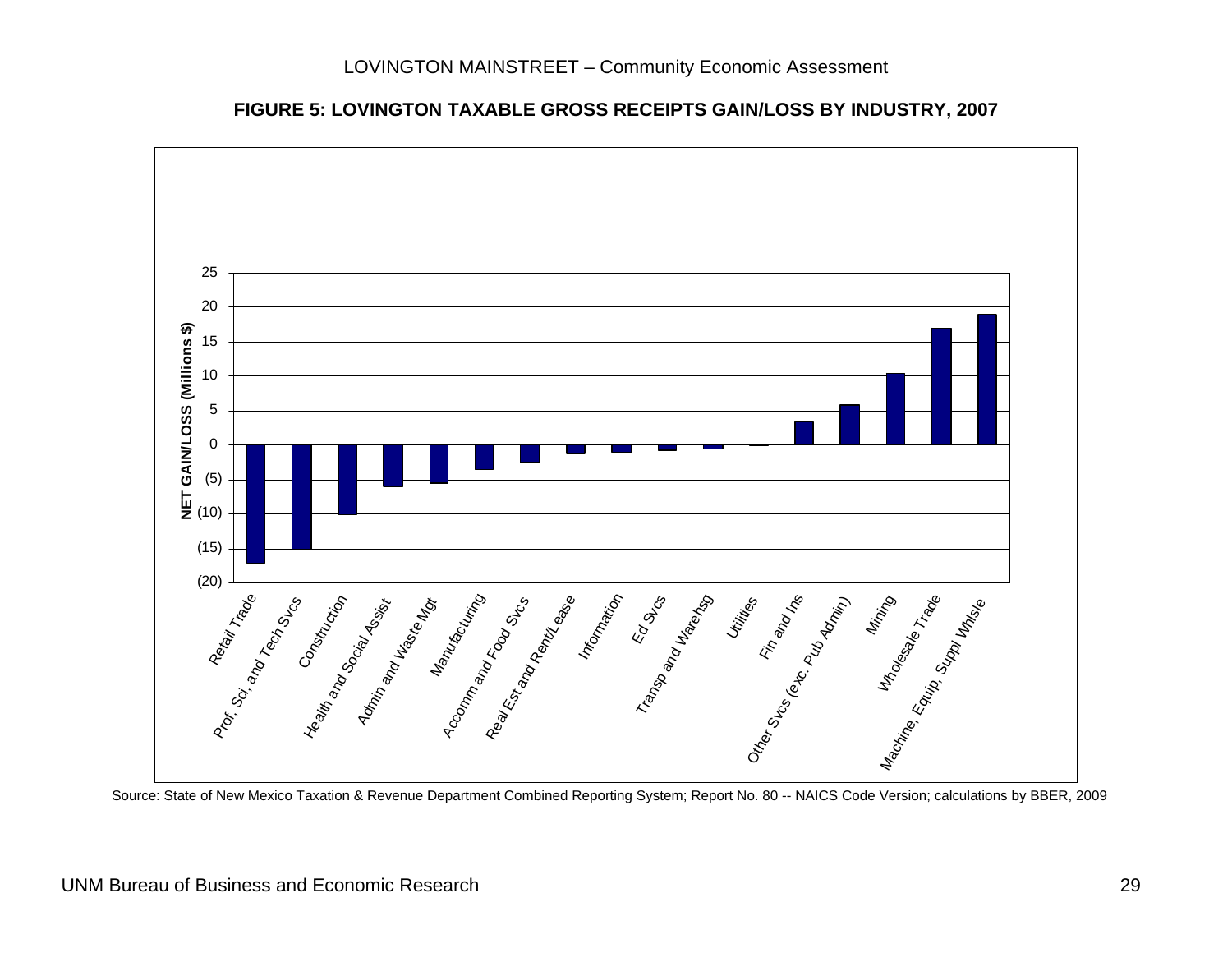



Source: ESRI® StreetMap™, UNM-BBER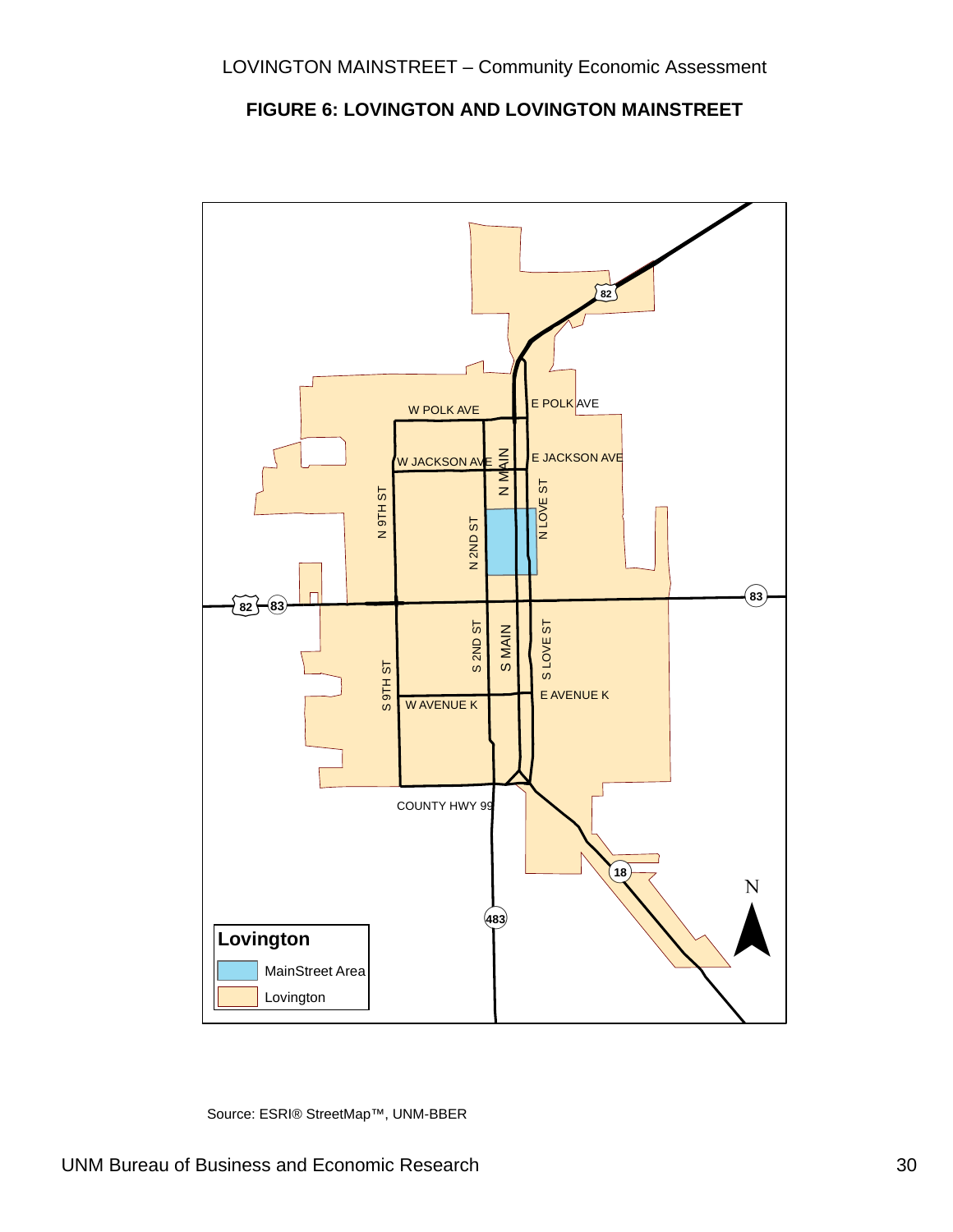### **TABLE 6: LOVINGTON BUSINESSES BY INDUSTRY BY LOCAL GEOGRAPHY, 2006**

| <b>INDUSTRY</b>                                  | MS <sup>1</sup> | LOVINGTON <sup>2</sup> | $MS\%$ <sup>3</sup> | <b>COUNTY<sup>4</sup></b> | <b>TOTAL</b> <sup>5</sup> |
|--------------------------------------------------|-----------------|------------------------|---------------------|---------------------------|---------------------------|
| Agriculture, Forestry, Fishing and Hunting       |                 | 19                     | 5%                  | 81                        | 101                       |
| Mining                                           |                 | 39                     | 3%                  | 196                       | 236                       |
| <b>Utilities</b>                                 |                 | 4                      | 20%                 | 17                        | 22                        |
| Construction                                     |                 | 33                     | $0\%$               | 208                       | 241                       |
| Manufacturing                                    |                 | 15                     | 6%                  | 87                        | 103                       |
| Wholesale                                        |                 | 18                     | 0%                  | 167                       | 185                       |
| Retail                                           | 15              | 48                     | 24%                 | 368                       | 431                       |
| <b>Transportation and Warehousing</b>            |                 | 14                     | 0%                  | 107                       | 121                       |
| Information                                      | 3               | 4                      | 43%                 | 38                        | 45                        |
| Finance and Insurance                            | 12              | 18                     | 40%                 | 107                       | 137                       |
| Real Estate and Rental and Leasing               | 2               | 23                     | 8%                  | 134                       | 159                       |
| Professional, Scientific, and Technical Services | 8               | 19                     | 30%                 | 165                       | 192                       |
| Management of Companies and Enterprises          |                 |                        | 0%                  | 3                         | 4                         |
| Admin, Support, Waste Mgmnt, & Remed Svcs        |                 | 27                     | 0%                  | 156                       | 183                       |
| <b>Educational Services</b>                      | 3               | 6                      | 33%                 | 41                        | 50                        |
| <b>Health Care and Social Assistance</b>         | 8               | 27                     | 23%                 | 161                       | 196                       |
| Arts, Entertainment, and Recreation              |                 | 7                      | 36%                 | 46                        | 57                        |
| Accommodation and Food Services                  |                 | 18                     | 18%                 | 125                       | 147                       |
| Other Services (except Public Administration)    | 16              | 68                     | 19%                 | 382                       | 466                       |
| <b>Public Administration</b>                     | 14              | 12                     | 54%                 | 55                        | 81                        |
| TOTAL                                            | 93              | 420                    | 18%                 | 2,645                     | 3,158                     |

1 MainStreet District.

2 Town, not including MainStreet District.

3 MainStreet District as a percentage of entire town.

4 County, not including town.

5 County total.

Source: Walls, Donald W., National Establishment Time-Series Database©, 2006. Calculations by BBER, 2009.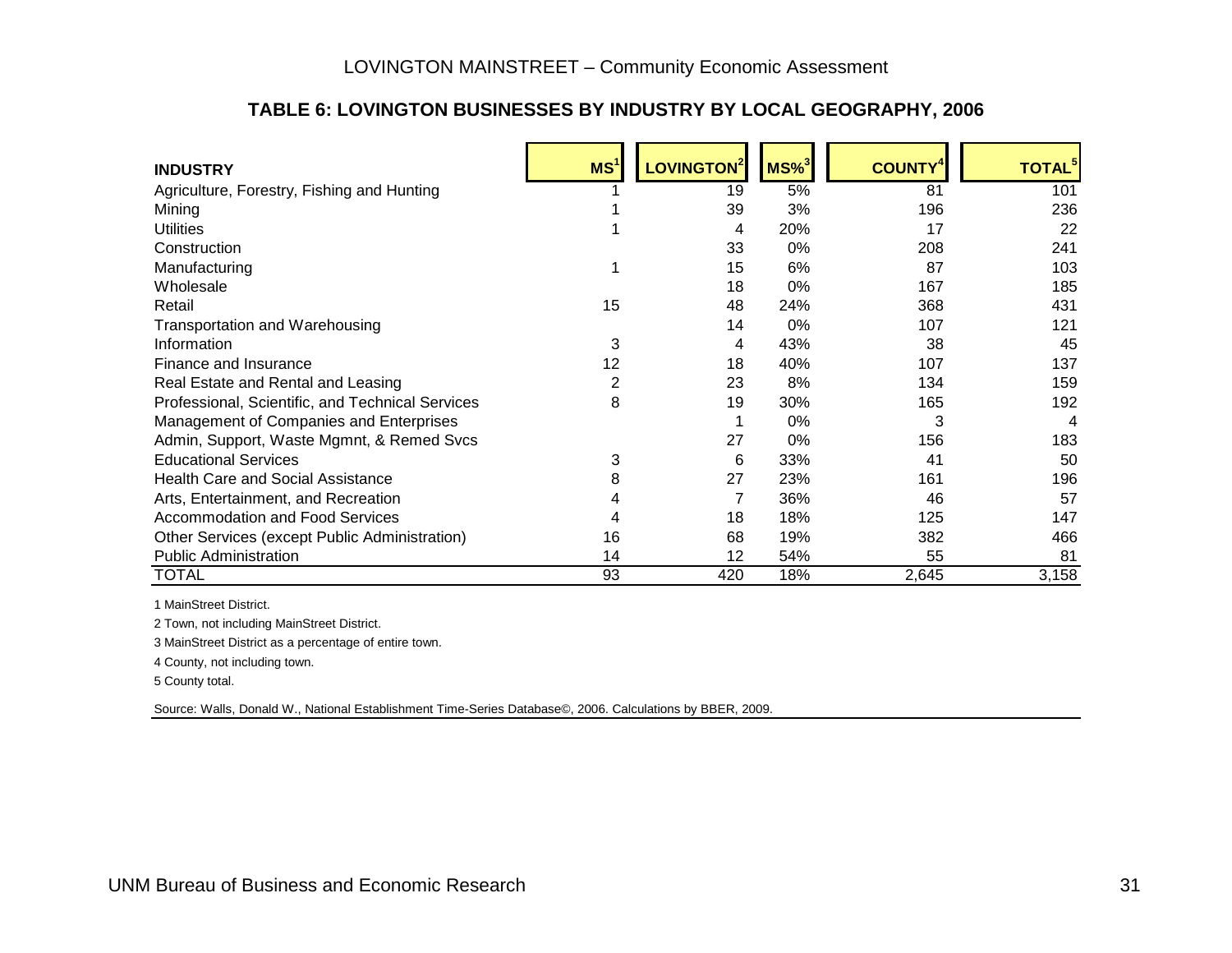### **TABLE 7: LOVINGTON EMPLOYMENT BY INDUSTRY BY LOCAL GEOGRAPHY, 2006**

| <b>INDUSTRY</b>                                  | MS <sup>1</sup> | LOVINGTON <sup>2</sup> | $MS\%$ <sup>3</sup> | <b>COUNTY<sup>4</sup></b> | <b>TOTAL</b> <sup>5</sup> |
|--------------------------------------------------|-----------------|------------------------|---------------------|---------------------------|---------------------------|
| Agriculture, Forestry, Fishing and Hunting       |                 | 64                     | 2%                  | 230                       | 295                       |
| Mining                                           |                 | 248                    | 0%                  | 2,741                     | 2,990                     |
| <b>Utilities</b>                                 | 5               | 141                    | 3%                  | 265                       | 411                       |
| Construction                                     |                 | 352                    | 0%                  | 1,011                     | 1,363                     |
| Manufacturing                                    | 2               | 225                    | 1%                  | 688                       | 915                       |
| Wholesale                                        |                 | 86                     | 0%                  | 1,260                     | 1,346                     |
| Retail                                           | 50              | 284                    | 15%                 | 2,813                     | 3,147                     |
| <b>Transportation and Warehousing</b>            |                 | 92                     | 0%                  | 1,083                     | 1,175                     |
| Information                                      | 10              | 71                     | 12%                 | 465                       | 546                       |
| Finance and Insurance                            | 46              | 52                     | 47%                 | 524                       | 645                       |
| Real Estate and Rental and Leasing               | 4               | 150                    | 3%                  | 774                       | 928                       |
| Professional, Scientific, and Technical Services | 36              | 45                     | 44%                 | 626                       | 707                       |
| Management of Companies and Enterprises          |                 | 3                      | 0%                  | 6                         | -9                        |
| Admin, Support, Waste Mgmnt, & Remed Svcs        |                 | 75                     | 0%                  | 496                       | 571                       |
| <b>Educational Services</b>                      | 20              | 259                    | 7%                  | 2,187                     | 2,466                     |
| <b>Health Care and Social Assistance</b>         | 26              | 463                    | 5%                  | 1,935                     | 2,424                     |
| Arts, Entertainment, and Recreation              | 6               | 15                     | 29%                 | 328                       | 349                       |
| <b>Accommodation and Food Services</b>           | 34              | 194                    | 15%                 | 1,578                     | 1,806                     |
| Other Services (except Public Administration)    | 33              | 229                    | 13%                 | 1,569                     | 1,831                     |
| <b>Public Administration</b>                     | 399             | 189                    | 68%                 | 883                       | 1,471                     |
| <b>TOTAL</b>                                     | 673             | 3,237                  | 17%                 | 21,462                    | 25,395                    |

1 MainStreet District.

2 Town, not including MainStreet District.

3 MainStreet District as a percentage of entire town.

4 County, not including town.

5 County total.

Employment is based upon the number of people who did any work at all for pay or profit during the survey week.

Source: Walls, Donald W., National Establishment Time-Series Database©, 2006. Calculations by BBER, 2009.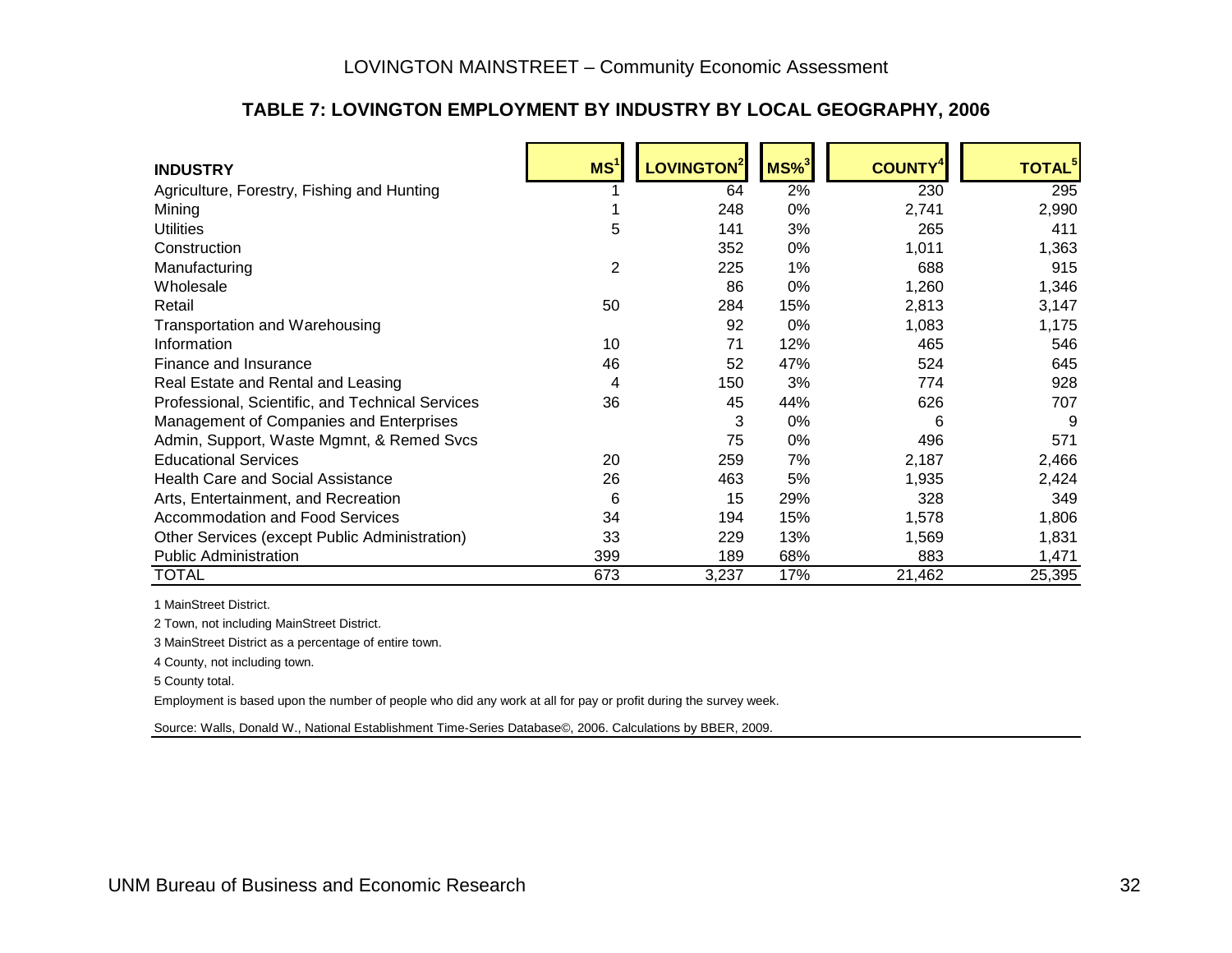

**FIGURE 7: LOVINGTON AND MAINSTREET EMPLOYMENT BY INDUSTRY, 2006**

 UNM Bureau of Business and Economic Research 33 Data source: Walls, Donald W., National Establishment Time-Series Database©, 2006. Calculations and chart by BBER, 2009.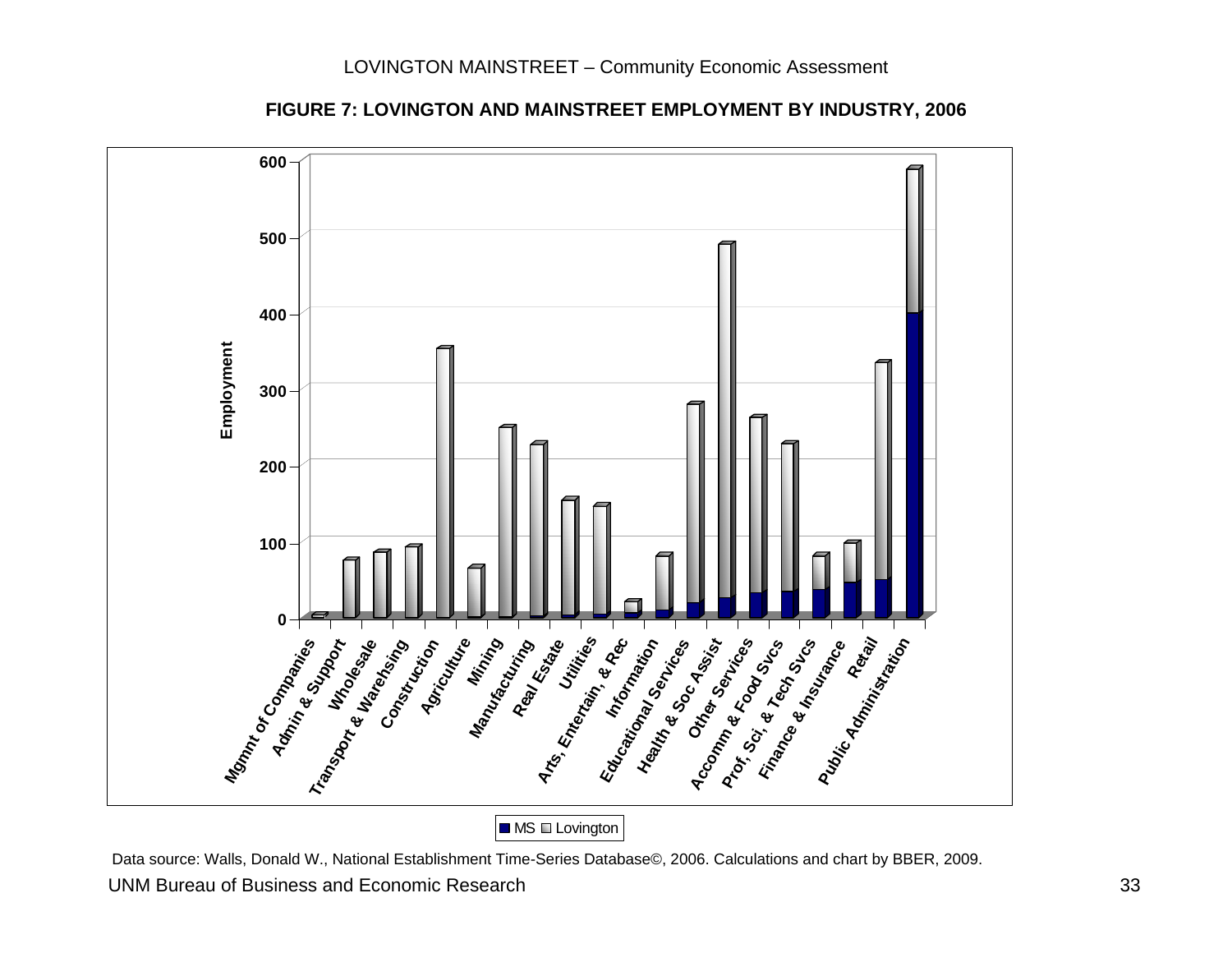### **FIGURE 8: LOVINGTON EMPLOYMENT IN MAINSTREET AREA BY INDUSTRY, 2006**



 UNM Bureau of Business and Economic Research 34 Data source: Walls, Donald W., National Establishment Time-Series Database©, 2006. Calculations and chart by BBER, 2009.